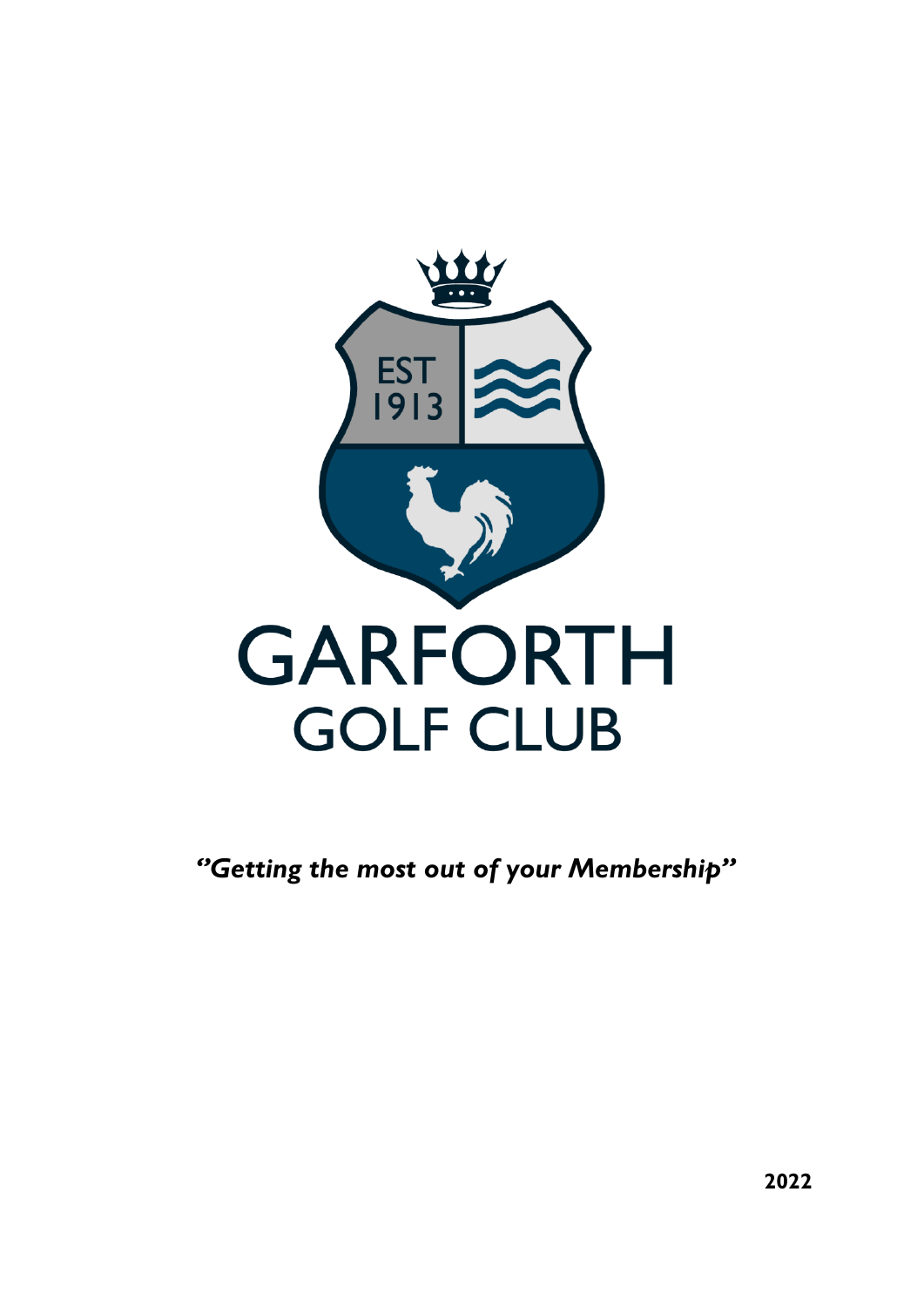# **CONTENTS**

|                            | Page            |
|----------------------------|-----------------|
| Welcome                    | 3               |
| The Club and its History   | 4               |
| <b>Contact Details</b>     | 5               |
| How the Club is Managed    | 6               |
| <b>Etiquette</b>           | 7               |
| <b>Dress Code</b>          | 9               |
| <b>Gentlemen's Section</b> | $\overline{10}$ |
| <b>Ladies Section</b>      | 4               |
| Junior Section             | 18              |
| <b>Golf Societies</b>      | $\overline{19}$ |
| <b>Social Golf</b>         | 20              |
| Something for Everyone     | 22              |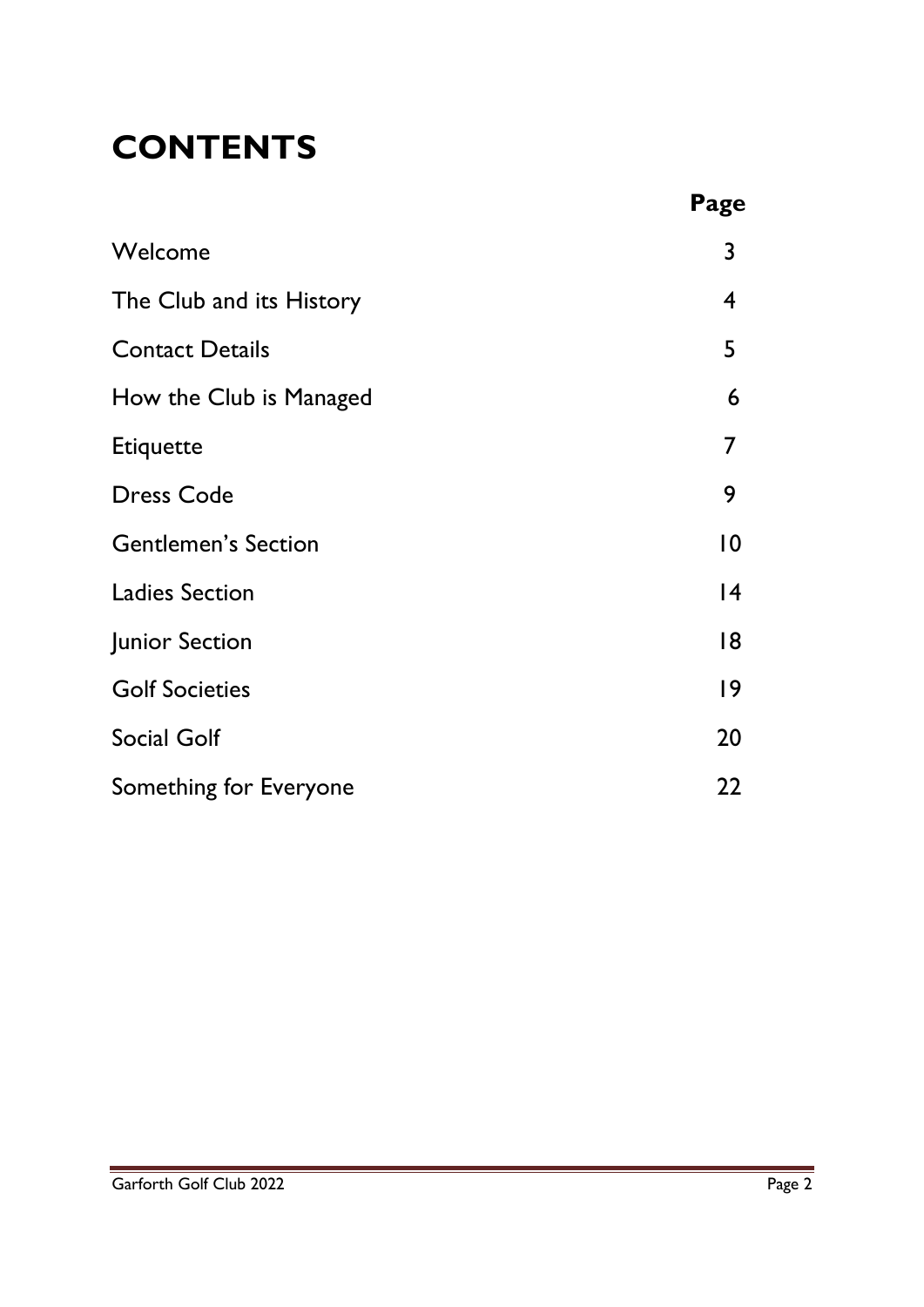# **WELCOME**

We are delighted to welcome you as a Member of Garforth Golf Club and we hope you will enjoy many years of good golf, good company and good fun with us.

This guide is intended to help you get the most out of your Membership and to introduce you to all the activities in the Club.

Our Club prides itself on making all Members welcome but if at any time you have any queries or positive suggestions, please let a Member of the Board or the Managing Secretary know.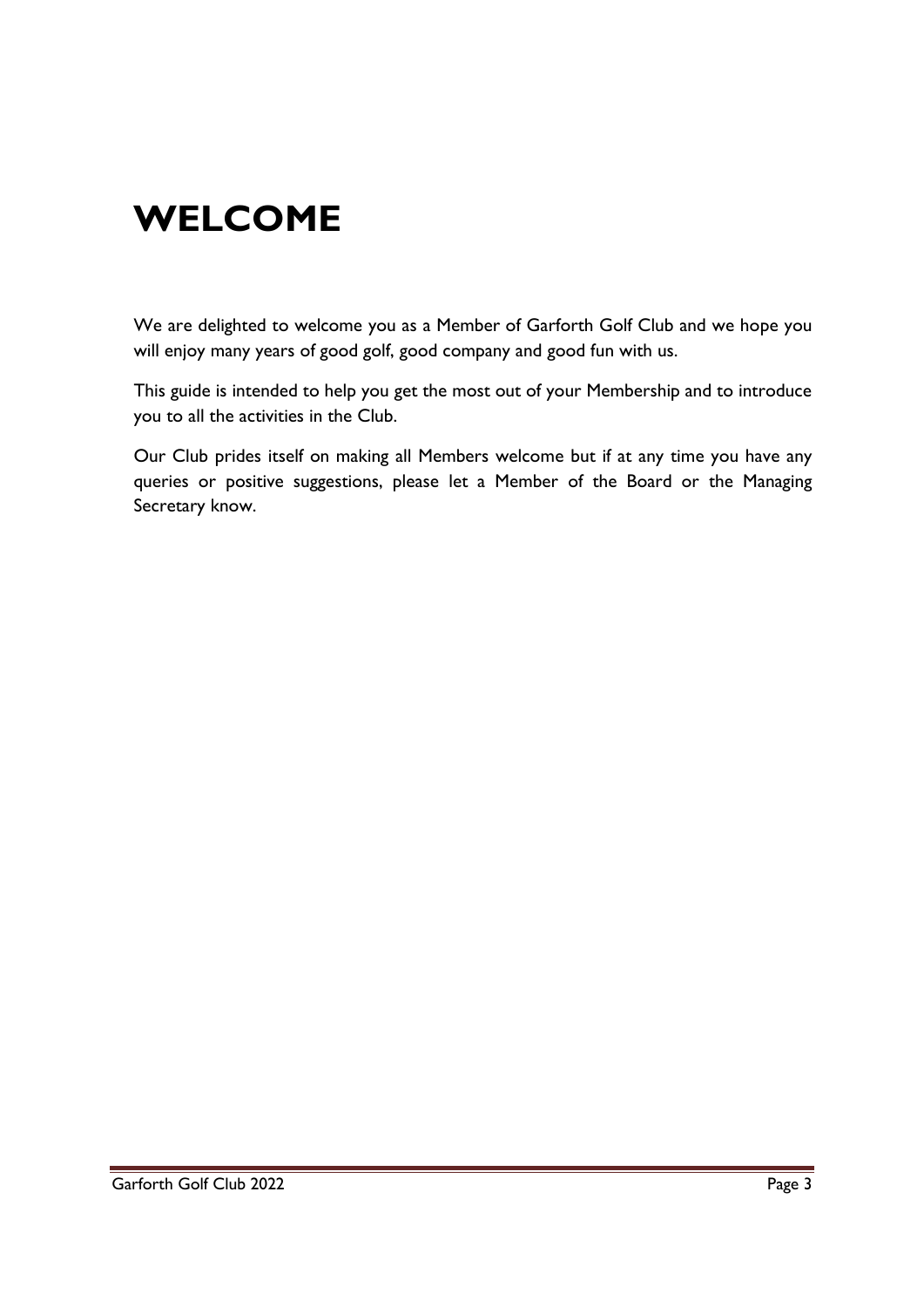# **THE CLUB AND ITS HISTORY**

The Club was founded in 1913 and our Centenary year was one of celebration. We held many events including a full week of various golf competitions for all our Members including a day when the Ryder Cup was on display, a Gala Dinner and Dance and a Family Fun Day attended by Members and their families.

The original course was designed in 1913 by Dr Alister MacKenzie, designer of many famous courses around the world including Augusta National, the home of the US Masters, and more locally, Alwoodley and Moortown golf courses. This year our Club hosted and successfully competed in the MacKenzie Medallion, a prestigious trophy played for by the Clubs associated with Alister MacKenzie.

The course has been improved gradually over the years providing a mature parkland course, rated as one of the best in Yorkshire. The course has been extended in length to over 6300 yards, par 70 (SSS71) and although not long by today's standards still provides a stern challenge to players of all abilities with water coming into play on numerous holes, tight fairways and challenging greens.

The present Clubhouse was built in 1935 and like the course has been extended over the years to provide excellent facilities for Members and visitors including a large attractive lounge and separate dining room, both with panoramic views of the course.

The Clubhouse is fully owned by the Members and the Board of Directors ensure appropriate investment is made in the Club's facilities, including having the most modern equipment available, to maintain the standard of the course and Clubhouse.

We are proud of our course, Clubhouse and our tradition.

Recently the Club membership are involved in competitions hosted by YUGC, LDUGC and the County Seniors,

The Club can boast of success at both National and County level, the highlight being Aran Wainwright winning the English Amateur Championship in 1998 and being runner-up in the Amateur Championship in 1999 where he lost to Graham Storm who is now having success on the professional circuit.

The Club has significantly invested in the course development and drainage over the last 3 years. There has also been a significant refurbish of the club house including the Parlington Lounge,  $19<sup>th</sup>$  Bar, Gents and Ladies shower rooms, Pro Shop and entrance to the club.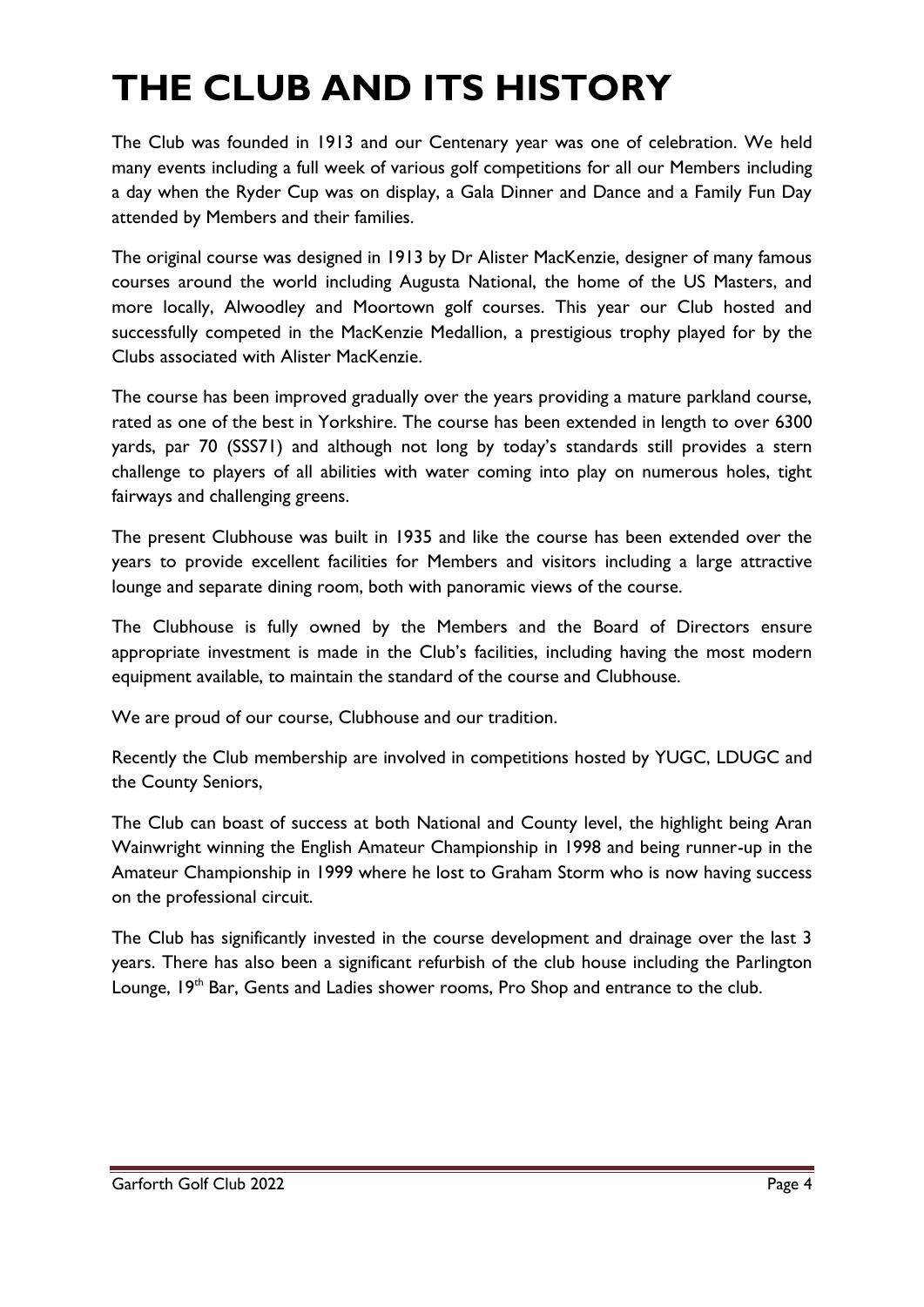# **CONTACT DETAILS**

Our helpful staff are always available to answer any questions. You can get in contact with the Club by the following means –

| By post                                                                                                                                                           | Garforth Golf Club Ltd<br>Long Lane<br>Garforth<br>Leeds<br><b>LS25 2DS</b> |
|-------------------------------------------------------------------------------------------------------------------------------------------------------------------|-----------------------------------------------------------------------------|
| By e-mail                                                                                                                                                         | office@garforthgolfclub.co.uk                                               |
| By telephone                                                                                                                                                      | 0113 286 3308                                                               |
| Managing Secretary - Stuart Carnie<br>Email; manager@garforthgolfclub.co.uk<br><b>Assistant Secretary - Vicki Allison</b><br>Email; office@garforthgolfclub.co.uk | Option I                                                                    |
| Professional – Gareth Johnson and Lee Morrisroe<br>Email: thegolfroomgarforth@foremostgolf.com                                                                    | Option 2                                                                    |
| Bar Manager - Marcus Fox-Kent                                                                                                                                     | Option 3                                                                    |
| Email; Events@garforthgolfclub.co.uk                                                                                                                              |                                                                             |
| Caterer – John Kirk<br>Email; Events@garforthgolfclub.co.uk                                                                                                       | Option 4                                                                    |
| Head Green keeper - Richard Scott                                                                                                                                 | Option 5                                                                    |
| Course Information (updated daily)                                                                                                                                | Option 6                                                                    |

The Club website address is [http://www.garforthgolfclub.co.uk](http://www.garforthgolfclub.co.uk/)

To enable new Members to have access to the website and BRS tee booking system (see below), they must initially register by creating their own password. Members e-mail addresses should be registered with the Managing Secretary otherwise access will be denied. The website provides a great deal of information and also includes results from competitions. Please take time to browse the website, you will find it very useful.

The Club operates an on-line tee booking system (BRS) which is accessed via the website. Registration is required before using the system and, if required, you will be guided through the process by the Managing Secretary when logging onto the system for the first time. Smartphone, tablet access can be gained by using a direct link http://www.brsgolf.com/garforth/members\_home.php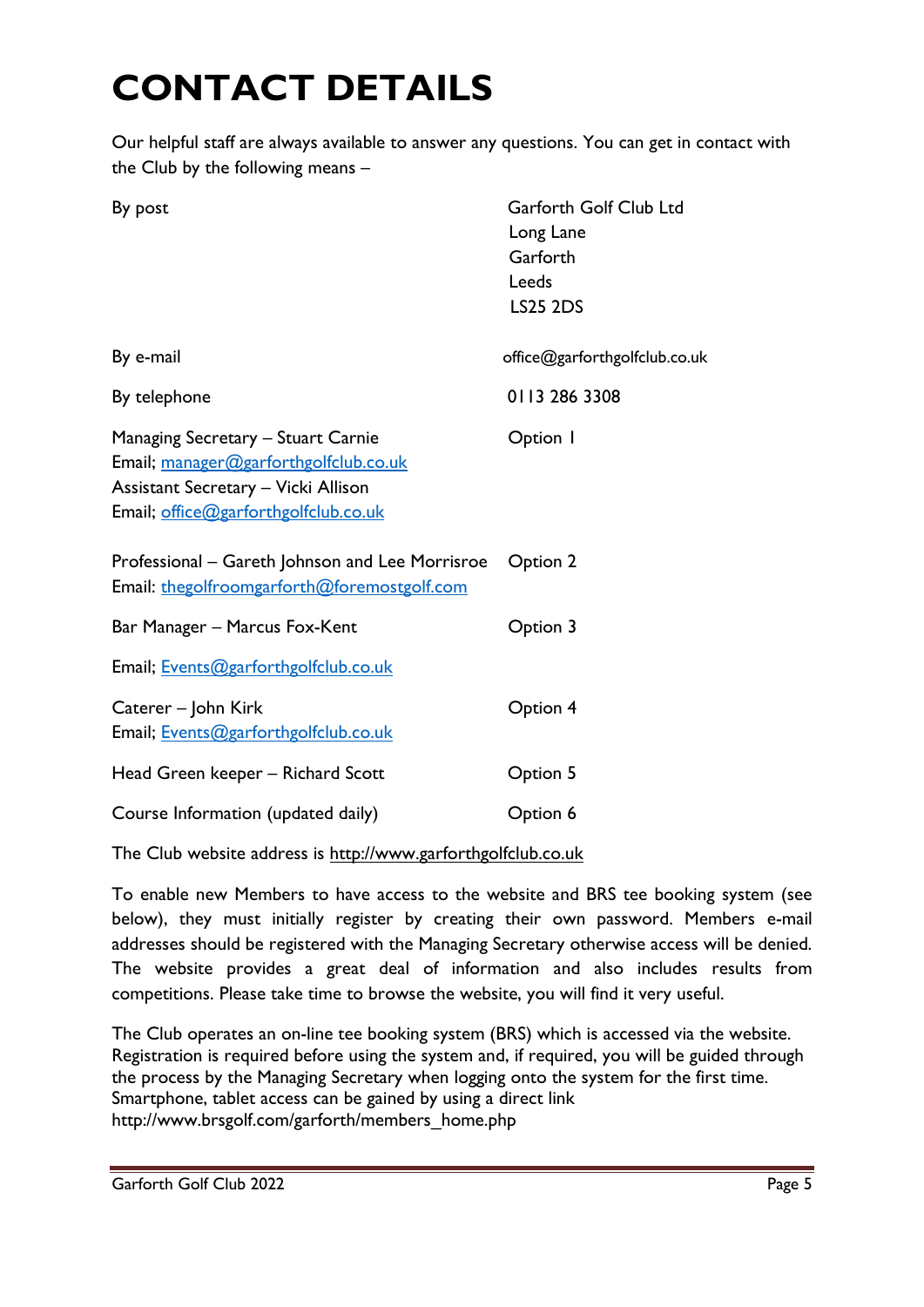# **HOW THE CLUB IS MANAGED**

The Club is a limited liability company and is owned by the Members

The affairs of the Club are run by a Board of Directors who are elected by Members at the Annual General Meeting which is held on the first Friday in March each year, in the Clubhouse.

All Members over the age of 18 and who have paid their annual subscription are entitled to attend the meeting. Please note Social members are not eligible to vote at the AGM as per the Clubs articles of association.

If a formal proposition is to be put to the meeting it must have a proposer and seconder and must be submitted to the Managing Secretary at least 7 (seven) weeks in advance of the meeting. However, Members may raise any issue they wish at the meeting but a vote can only be taken in connection with a formal proposition.

An Annual Report and Accounts is provided to all Members prior to the meeting so that they are aware of the Club's financial position.

There are currently 8 elected Directors on the Board, plus the Captain, President and Hon Treasurer who are ex officio Members. The Hon Treasurer is responsible for reviewing the financial position of the Club and internal auditing.

In order to ensure the smooth running of the Club, sub-committees are in place for the following:

**Management** – made up of the Chairs of the major sub-committees. The Management committee, in conjunction with the Managing Secretary prepare the annual budget and review the affairs of the Club for presentation to the Board**.**

**Marketing and Membership** – responsible for promoting the Club through appropriate marketing and PR and to deal with all new Members including membership strategy.

**House** – responsible for the maintenance, capital and revenue expenditure and smooth running of the Clubhouse, Bar and Catering issues.

**Golf** – responsible for Club competitions and handicaps. Specific queries relating to golf matters should be made to the Competition Secretary

**Greens** – responsible for course maintenance, capital and revenue budgeting and planned works.

**Entertainments** – responsible for social events in the Club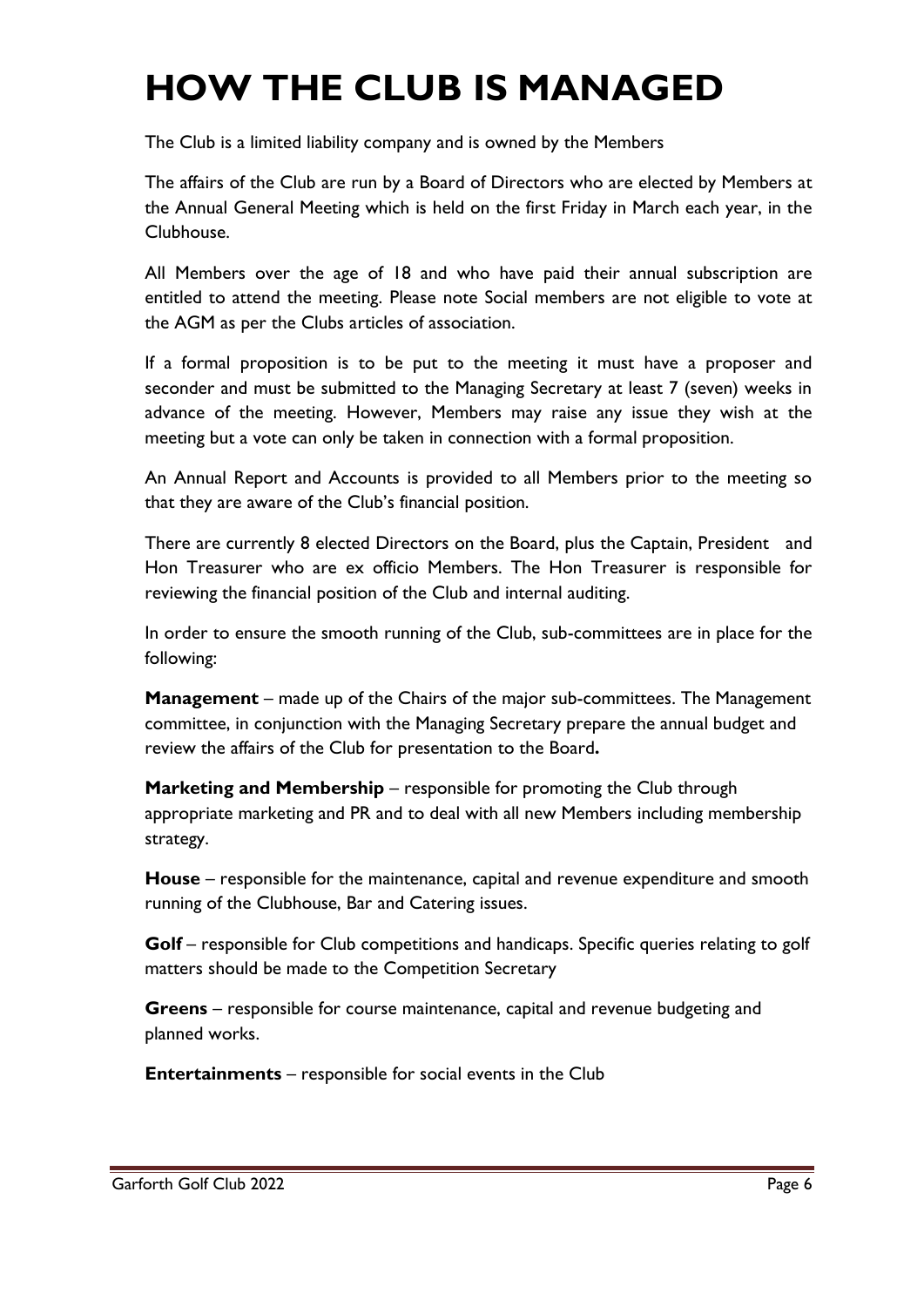The current Clubs officials and Directors are President – Mr Alan Garbutt Captain – Mr Ian Doughty Vice Captain – Mr Ken Findlater Honorary Treasurer – Lady Captain – Mrs Janet Lobb Chair of the Board – Mr Christian Cowley Vice Chair and Membership and Marketing Chair – Mr Chris Cowley Greens Chair – Mr Steve Carlisle Golf Chair – Mr Ian Doughty House Chair – Mrs Louise Hill Entertainments Chair – Mr Ken Findlater Gents Handicap Secretary – Mr David Mincher Ladies Handicap Secretary – Mrs Nancy Castle Other Directors – Mr Adrian Goldthorpe, Mr John Butterfield, Mr Craig White and Mrs Linda Mortimer

# **ETIQUETTE**

The R&A Rules of Golf sets out the etiquette and standards expected by all players and these can be found at –

<http://www.randa.org/rules/rulessub/rulespage>

<http://www.randa.org/videos/Ettiquette> Video

We would however, highlight the following in particular –

# **The Spirit of the Game**

Golf is played, for the most part, without the supervision of a referee. The game relies on the integrity of the individual to show consideration for other players and to abide by the Rules. All players should conduct themselves in a disciplined manner, demonstrating courtesy and sportsmanship at all times, irrespective of how competitive they may be. This is the spirit of the game of golf.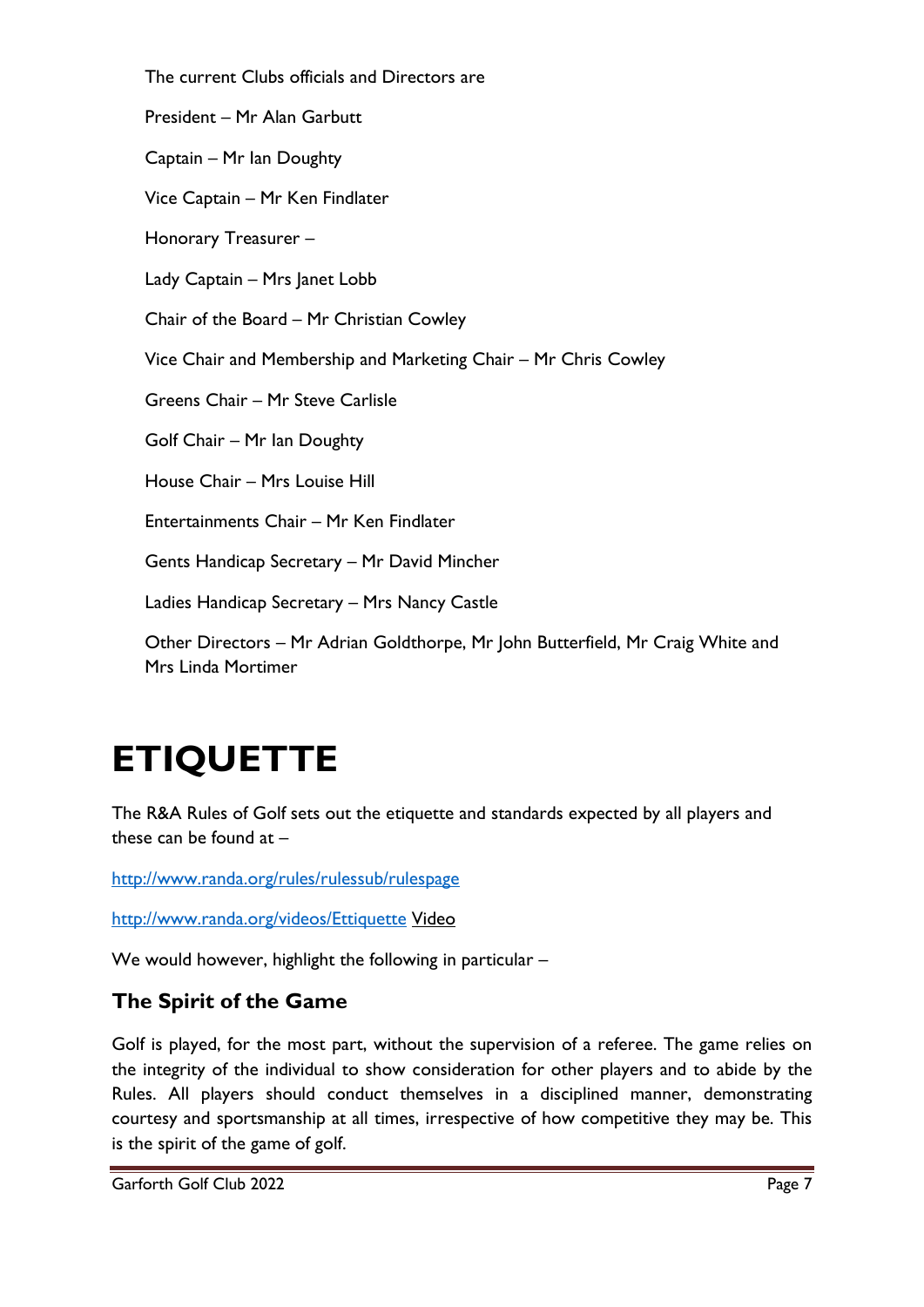# **Safety**

Greens staff have priority on holes on which they are working, and players must not play if there is a likelihood of danger to them.

Players should ensure that no one is standing close by or in a position to be hit by a club, ball or any stones and pebbles and the like when the make a stroke or practice swing.

Players must not play until the players in front are out of range.

If a player plays a ball in the wrong direction where there may be a danger of hitting someone, the player should shout a warning. The traditional word of warning in such circumstances is 'fore'. The Club would draw your attention to the safety leaflet on the notice board which details hazards and expectations of both members and visitors whilst on the golf course.

# **Pace of Play –** [www.randa.org/paceofplay](http://www.randa.org/paceofplay)

Players should play at a good pace. The Golf Committee may establish pace of play guidelines that all players should follow. It is a group's responsibility to keep up with the group in front. If a group loses a clear hole and is delaying the group behind, it should invite that group behind to play through, irrespective of the number of players in that group. Where a group has not lost a full hole, but it is apparent that the group behind can play faster, they should invite the faster moving group through.

It is also recommended that where the pace of play has slowed, the 'Ready Golf System' is adopted, in line with R&A pace of play manual rule 2.5 i.e. whoever is ready, tees off first irrespective of 'the honour' and also once a player has commenced putting, he or she is allowed to putt out if they wish.

# **Local Etiquette**

The Club has a number of traditions which all Members are expected to follow. These include –

- Allowing priority to the Club Captain and President on the first tee.
- When 2 tee starts are in operation, all players (those commencing their round and those continuing after playing their first 9 holes) must alternate on the  $I^{st}$  and  $I0^{th}$  tees.
- A single player is not allowed to play two balls, as this is considered to be practising on the course and is prohibited.
- Players should not push/pull trolleys between the greens and rear of greenside bunkers at any time.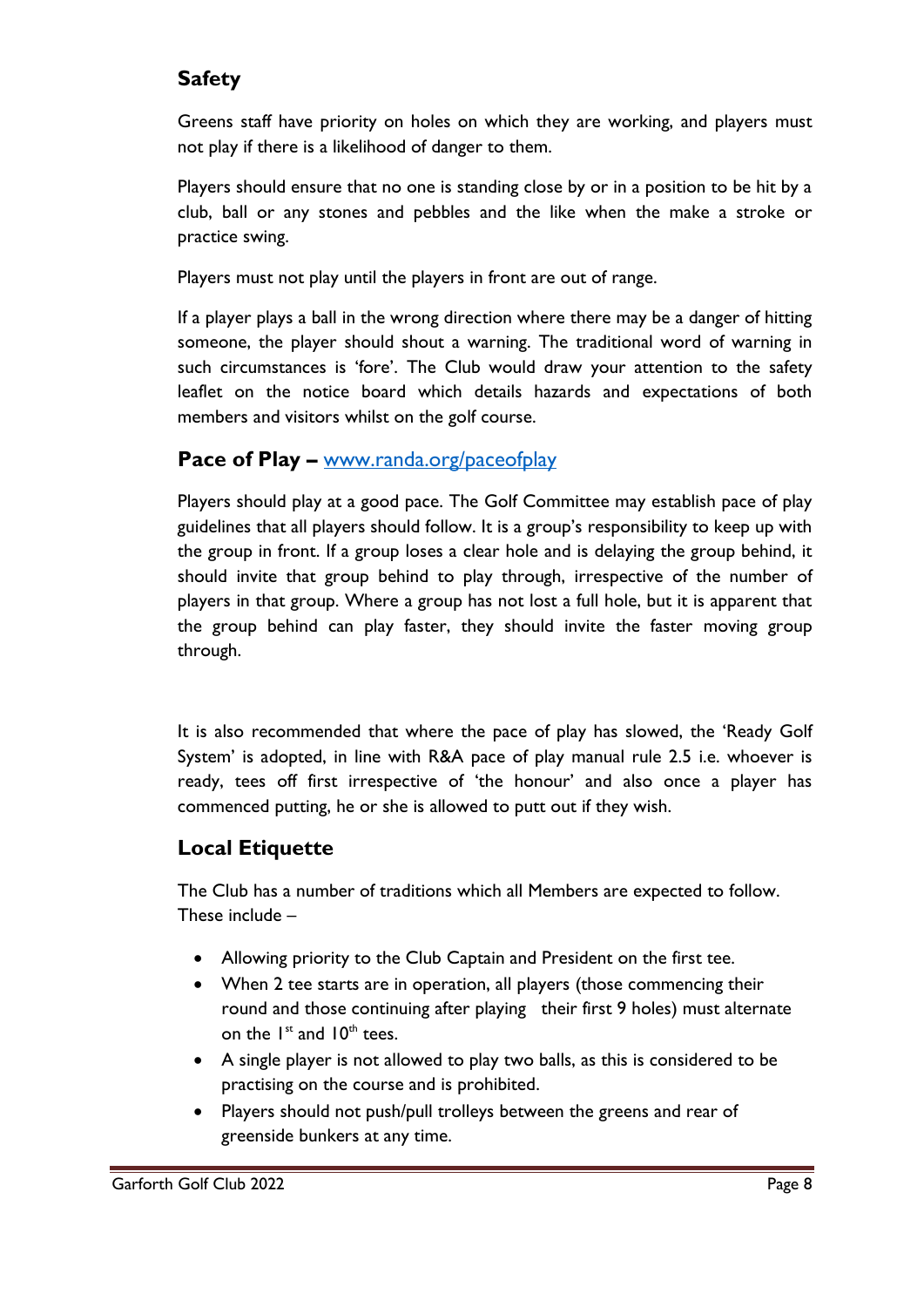- In winter, the greens and surrounds are protected by either ropes, metal wires or a 'painted' white line. Please ensure that you do not take your trolley beyond these areas.
- When leaving the  $18<sup>th</sup>$  green, exit to the left onto the perimeter path leading to the first tee. Please do not cross in front of or over the  $10^\mathrm{th}$  tee.
- Giving priority to those players competing in major competitions.
- Within the Clubhouse mobile telephones should be placed on 'silent' mode and if answered the Member should move to a quiet area ie staircase landing or car park to continue the conversation. The use of mobile telephones on the course is only permitted in an emergency.
- Being courteous to visitors on the course and in the Clubhouse.
- The Club also takes your Health & Safety both on the course and in the clubhouse very seriously. Attached at the end of this booklet in particular is the course safety information which we would request you consider.

There is a rules and regulations of play document on the Club notice board and on the website for your information.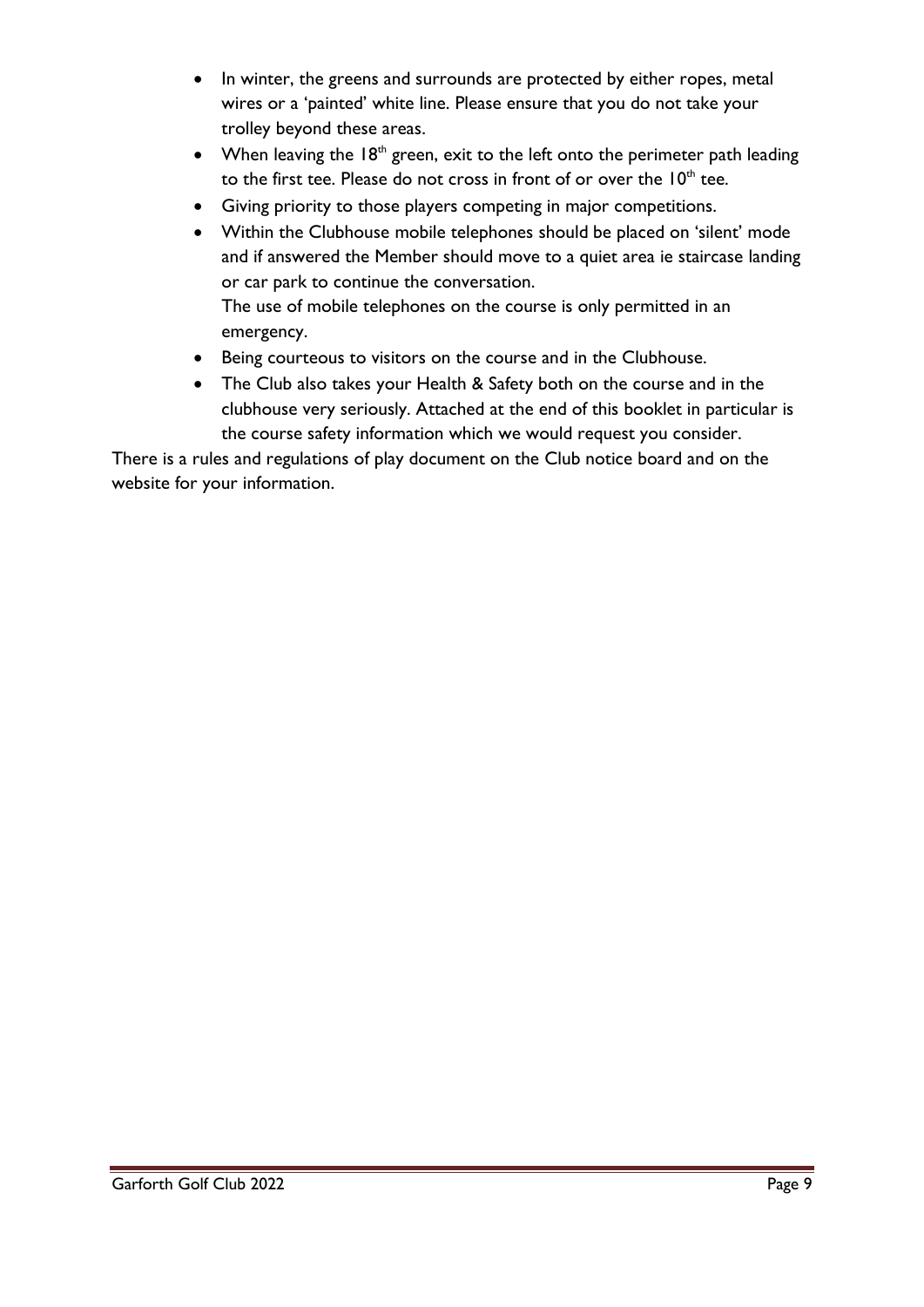# **DRESS CODE**

A reasonable standard of dress is required at all times.

# **On the course**

The wearing of the following is **NOT** permitted…

- Track, shell or jump suits, leggings, or football/rugby shirts (or similar).
- Training shoes or any denim clothing.
- Sports or Beach shorts including cargo shorts.
- Collarless Shirts except those specifically designed for golf.
- Gentlemen may not wear sleeveless shirts or exposed braces.
- Untucked shirts or trousers tucked into socks.
- Hats/ caps with the peak facing backwards.

The following items are permitted…

- Knee length tailored shorts paired with either long socks or predominantly white sports socks.
- Golf shirts with sleeves and a collar.
- Golf shoes and socks.
- Golfing hats/ caps worn with the peak facing forward.
- Ladies shirts or blouses that are custom made to hip length for wearing outside skirts or trousers are permissible.

#### **In the Clubhouse**

The wearing of the following is **NOT** permitted…

- Hats/ caps of any kind.
- Denim which is ripped, bleached, or frayed.
- Golf shoes, however soft spikes are allowed in the  $19<sup>th</sup>$ .

The following items are permitted…

- Smart, clean training shoes.
- Smart, casual wear including collarless t-shirts.
- After 7pm for the Annual General Meeting, Annual Prize Presentation and Captain's Day, gentlemen must wear a jacket, collar, and tie.
- Any group or party hiring the dining room may designate their own dress code, in some circumstances this may be subject to board approval.

# **If you are in doubt about the suitability of any item of clothing you have probably answered the question in your own mind – if in doubt, please do not wear it!**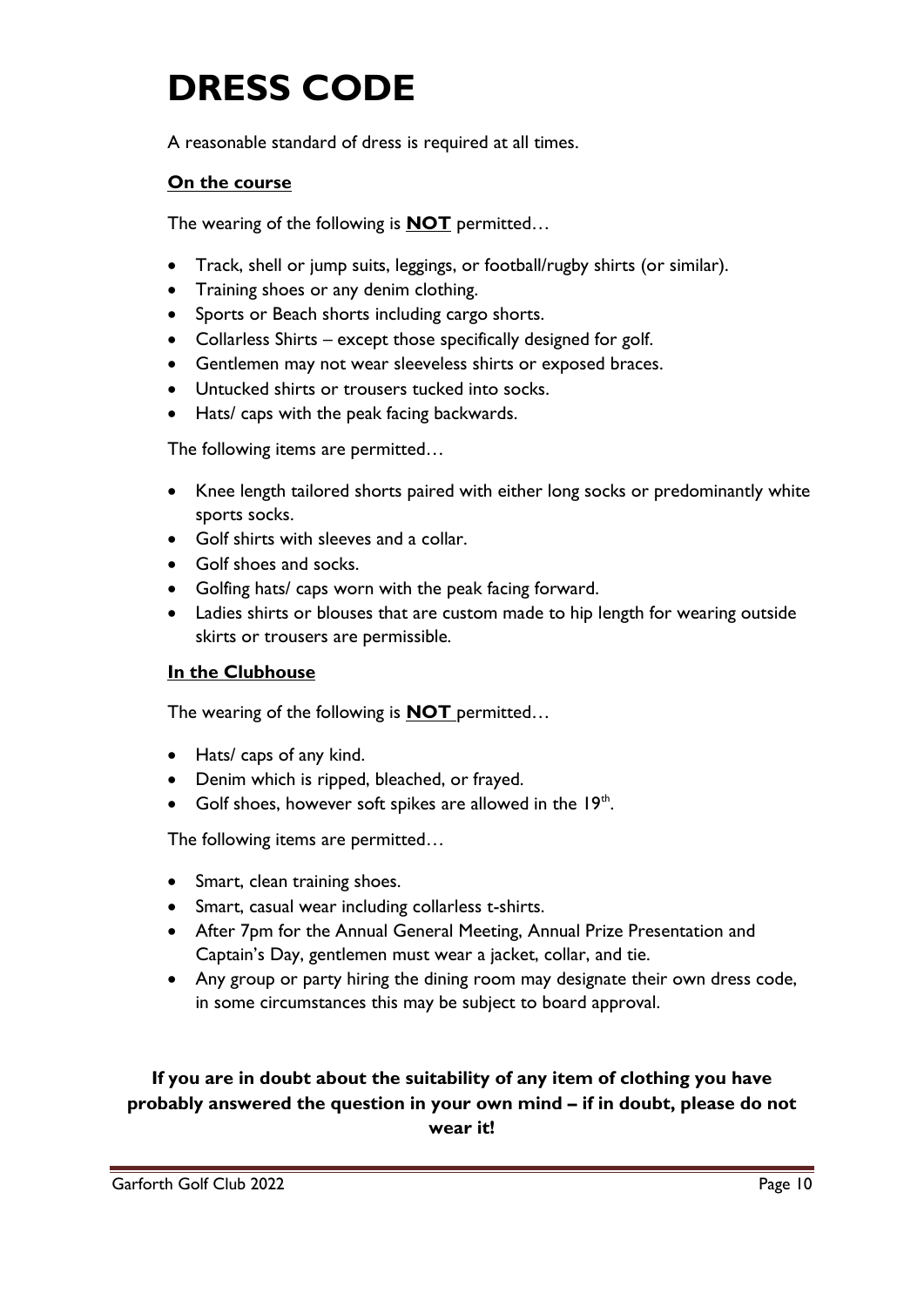# **GENTLEMEN'S SECTION**

#### **General**

The Club operates an on-line tee booking system which is accessed directly via our Website. Registration is required for both the website and tee booking system and guidance in the use of this system can be given by the Managing Secretary's office if required. Competition bookings can be made up to 6 days in advance, so for example, Members are able to book for a Saturday Medal on the previous Sunday from 7:13pm. Insofar as 'social' golf is concerned, you can book up to 14 days in advance. Arrangements are in place to suit all our Members including those without a computer at home or without an e-mail address. Please contact the Managing Secretary for further information.

If you are unable to play in any competition that you have entered, you must cancel your booking using the on-line system, out of courtesy advise your playing partners and the professional. This will enable other players looking to book a tee time to do so. It is not acceptable to only advise your playing partners.

Prior to commencing your competition round, an entry fee should be paid to the Professional who will present you with your score card. You must sign in on the 'touch screen' computer located inside the Professional's shop using your name or 'bar' card. Afterwards, make your way to your allocated tee (1st or 10th). You and your playing partners should be on the tee at least 5 minutes before your allocated time.

Ensure that your correct handicap is indicated on your card and for all competitions record your start and finish time in the allocated section of your card. Following your round, enter your score on the computer, signing in, as described above and post the card in the letterbox below the computer.

# **Important: If you are recording a 'no return' you should still enter your score as described above. Even in Medal play, if you have 'no score' at a particular hole, record 'no score' and play out the remaining holes for handicap purposes.**

A 2-tee start (from the 1st and 10th) is operated for competitions on a Saturday or Sunday to ensure that as many Members as possible are able to play. Medal and Stableford competitions are played in 4 balls.

On a Sunday, Members have a choice to enter the competition of the day or social golf. A 2-tee start is in operation but with an alternating pattern when starting your respective 'back 9'.

If you do not have a handicap, you are required to play three rounds with a Member who will sign your card. Your card should be submitted to the Competition Secretary via the Club's Office who will allocate you a handicap based upon the three scores.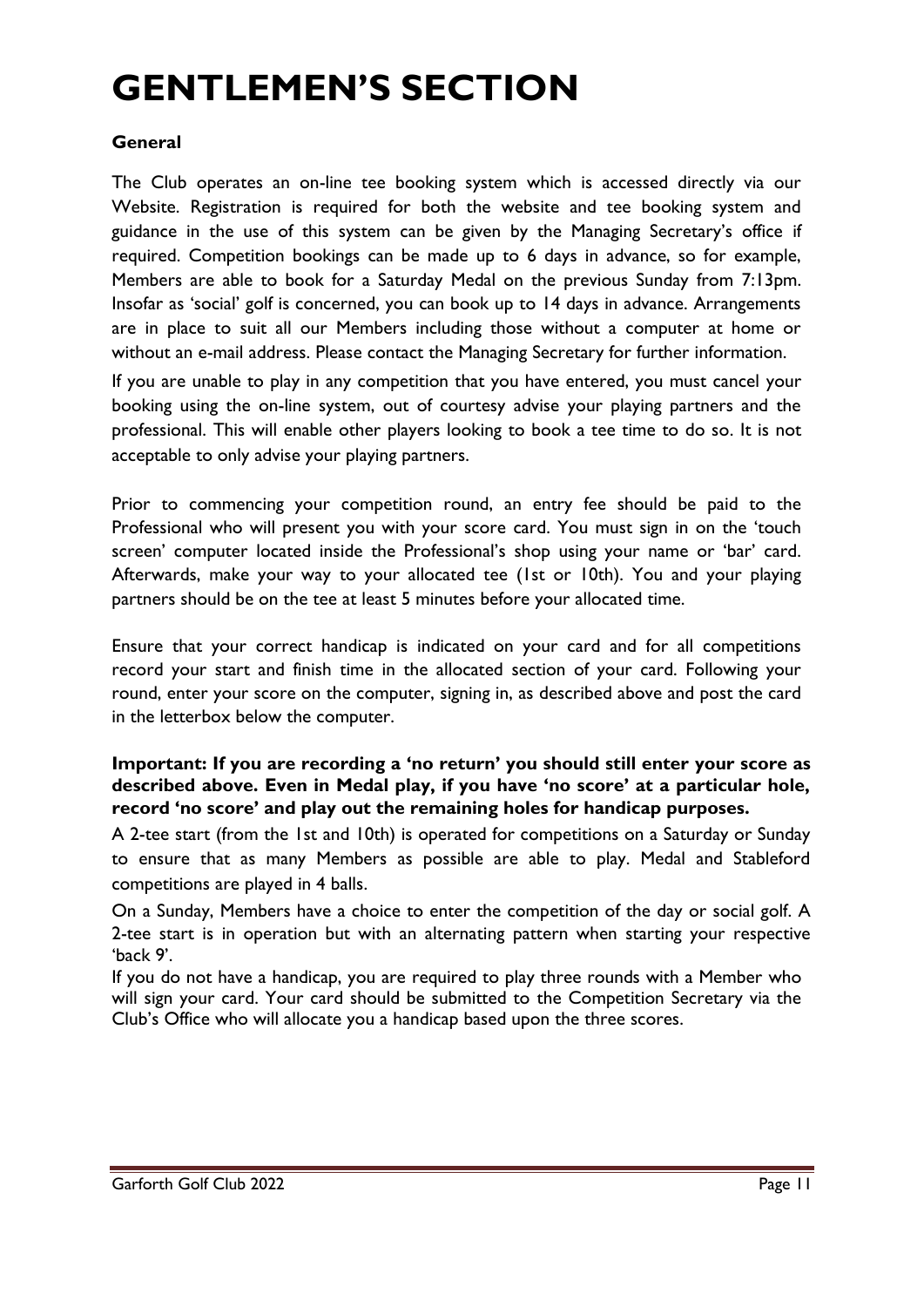# **Supplementary Cards**

If you are unable to play in qualifying competitions but wish to submit cards to maintain an 'active' handicap, you may do so providing –

- You register with the Professional prior to playing
- You play with another Member who will sign your card
- You identify on your card which tees you have played from
- Unless you are a category I golfer there is no limit on the number of supplementary cards a player submits in a calendar season

#### **Medal and Stableford Competitions**

These are played from April to October each year.

Medal competitions are generally played on the first Saturday and Sunday of each month. Stableford competitions are generally played on the third Saturday and Sunday of each month.

Additional Medal and Stableford competitions are played every Wednesday throughout the playing season.

#### **Major Competitions – No Member can use a buggy without a Medical Certificate**

Entry sheets for the Parlington and Harvey Foursomes are posted in February/March and posted on the notice boards in the rear foyer. Each competition has a qualifying criteria and all entrants must have a 'competition' handicap. Competition entry fees should be paid at the time of entering.

A 'Finals Day' when all finals are played, is generally held on a Sunday in September. The date is shown in the Club Diary. Any Member who is not available for Finals Day should not enter the Competition. Similarly, any Member who realises they will be unable to play on Finals Day after playing in earlier rounds must immediately withdraw from the Competition.

#### 5 Day Members are not eligible

Postponement of any final will only be sanctioned in exceptional circumstances or if a player has been chosen to represent the County or the L&DUGC, or is in more than one final, in which case the order of precedence of the respective competitions will be decided by the Golf Sub-Committee.

**For all Major competitions, all competitors share a joint responsibility for contacting opponents to ensure the match is played before the closing date of the respective round per Rules. In the event of a failure to agree a date the match shall commence at 5.00pm on the last day of the round and any competitor failing to start at this time will be liable to disqualification.** 

#### **Annual Medal & Stableford Competitions**

These are played in conjunction with the May monthly Medal and Stableford competitions. Only those players who have qualified by winning a monthly Medal or Stableford in their division in the previous year are eligible to win the annual prize.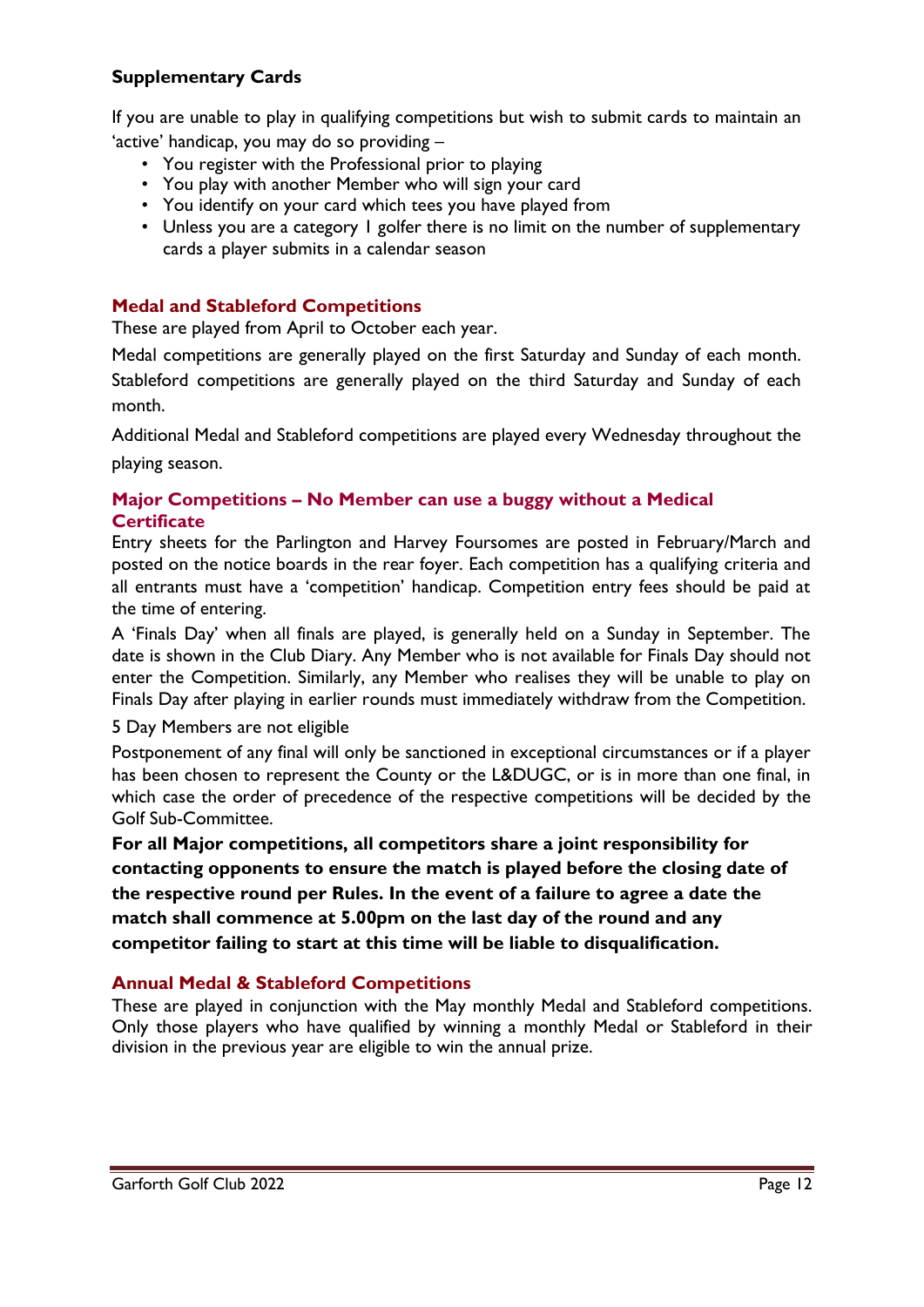#### **Parlington Cup**

The 'Parlington' is the premier competition for male members. The competition is a knock out competition decided by match play, played over 18 holes, other than the final which is played over 36 holes.

There is a course handicap limit of 24 with full handicap allowance between players. Each match is played from white measured disks.

Matches finishing 'all square' after 18 holes must be decided by sudden death, commencing at the 1st tee and a result must be obtained on the same day. If a result cannot be obtained, due to an acceptable reason e.g. poor light, the match must be replayed over 18 holes.

The winner will receive the Parlington Cup for one year and a prize voucher. In addition, the runner up and losing semi-finalists will receive a prize.

5 Day members not eligible

#### **Rabbit Cup**

Entries are invited for this competition subject to the following conditions: Medal Play from the White tees.

Course Handicap Limit **16-28** inclusive on the day of the competition

The winner will receive the Rabbit Cup for one year and a prize voucher, the runner up and

third place competitors will also receive

a prize vouchers. The competitor recording the lowest gross score will receive the

Emmerson Tray and a prize voucher.

Restricted and 5 Day Members are not eligible.

#### **Nelson Grimshaw Plate (DRAWN COMPETITION)**

Entries are invited for this competition subject to the following conditions: Medal (White Tees)

Draw for times and partners

Course Handicap limit **28**

#### **Any competitor failing to start at the stipulated time will be liable to disqualification. No times to be changed without the permission of the Competition Secretary.**

Entry Fee is to be paid before the closing date for entries using the envelopes provided and posted into the competitions box or through the office letterbox marked competitions. Please include the entry number on the envelope.

The winner will receive the Nelson Grimshaw Plate for one year and a prize voucher second place through to eighth place competitors will also receive a prize voucher. Restricted and 5 day members are not eligible.

#### **Harvey Foursomes**

At the time of entry, each side shall have a player with a course handicap of 15 or less and the other, with a course handicap of 16 or over.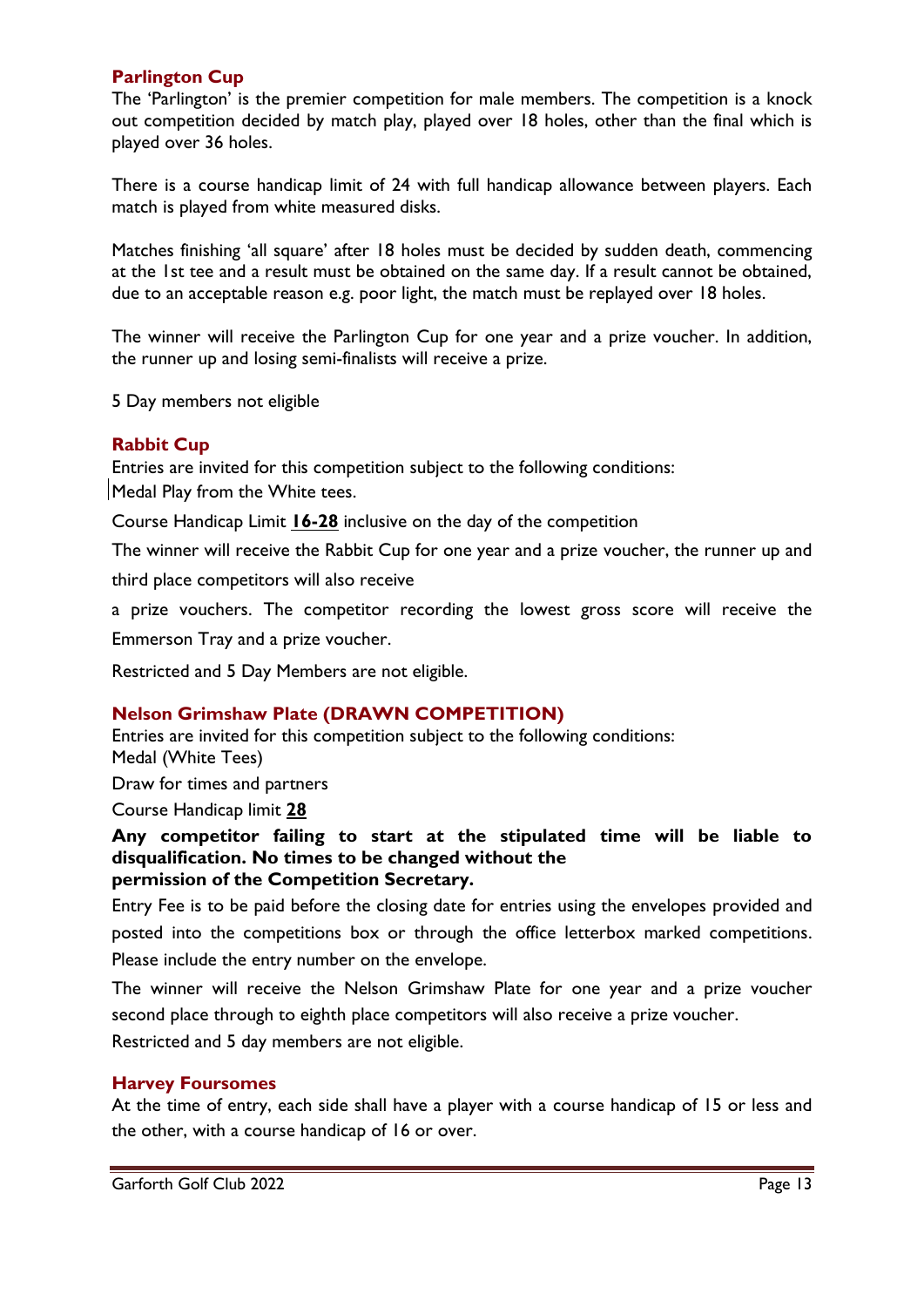The competition is a knock out competition decided by match play, played over 18 holes, other than the final which is played over 36 holes. Each match is played from the white tees. There is no handicap limit other than as stated above and the handicap allowance is half of the combined difference.

Matches finishing 'all square' after 18 holes must be decided by sudden death, commencing from the 1st tee and a result must be obtained the same day. If a result cannot be obtained, due to an acceptable reason, e.g. poor light, the match must be replayed over 18 holes.

All competitors share a joint responsibility for contacting opponents to ensure the match is played before the closing date of the respective round per Rules. In the event of a failure to agree a date the match shall commence at 5.00pm on the last day of the round and any competitor failing to start at this time will be liable to disqualification.

The winners will receive the Harvey Foursomes Trophy for one year and a prize voucher and the runners up will also receive a prize voucher.

5 day members are not eligible.

### **Braime Trophy / Fryer Cup / Nelson Grimshaw Scratch Cup**

The Braime Trophy is medal play over 36 holes played from the White measured disks. There is a course handicap limit of 12 and all players play from 'scratch'. Any player failing to start at the stipulated time, and without entry fee, will be liable to disqualification. After round one the top 8 and ties will return to play in round 2 to decide the winner.

The winner will receive the Braime Trophy for one year and a prize voucher and will play with the seven competitors with the best nett returns to compete for the Fryer Cup. The Fryer Cup is played over 18 holes, other than the final which is played over 36 holes.

The Nelson Grimshaw Scratch Cup is match play played by the winner and the next 7 best gross, played over 18 holes, other than the final which is played over 36 holes and played off scratch handicap. Matches shall be played from White measured disks. In the event of a match finishing 'all square' after 18 holes, it shall be decided by sudden death commencing from the 1st tee. If a match cannot be decided due to an acceptable reason, e.g. poor light, the match must be replayed over 18 holes.

The Fryer Cup is match play, played by the next best nett top 8 players, played over 18 holes, other than the final which is played over 36 holes and is subject to full handicap allowance. Matches shall be played from White measured disks. In the event of a match finishing 'all square' after 18 holes, the match shall be decided by sudden death, commencing at the 1st tee. If a match cannot be decided due to an acceptable reason, e.g. poor light, the match must be replayed over 18 holes.

The winner will receive the Fryer Cup for one year and a prize voucher the runner up will also receive a prize voucher.

Restricted, 5 Day and Country members are not eligible.

The winner will receive the Nelson Grimshaw Scratch Cup for one year and a prize voucher the runner up will also receive a prize voucher.

Restricted, 5 Day and Country members are not eligible.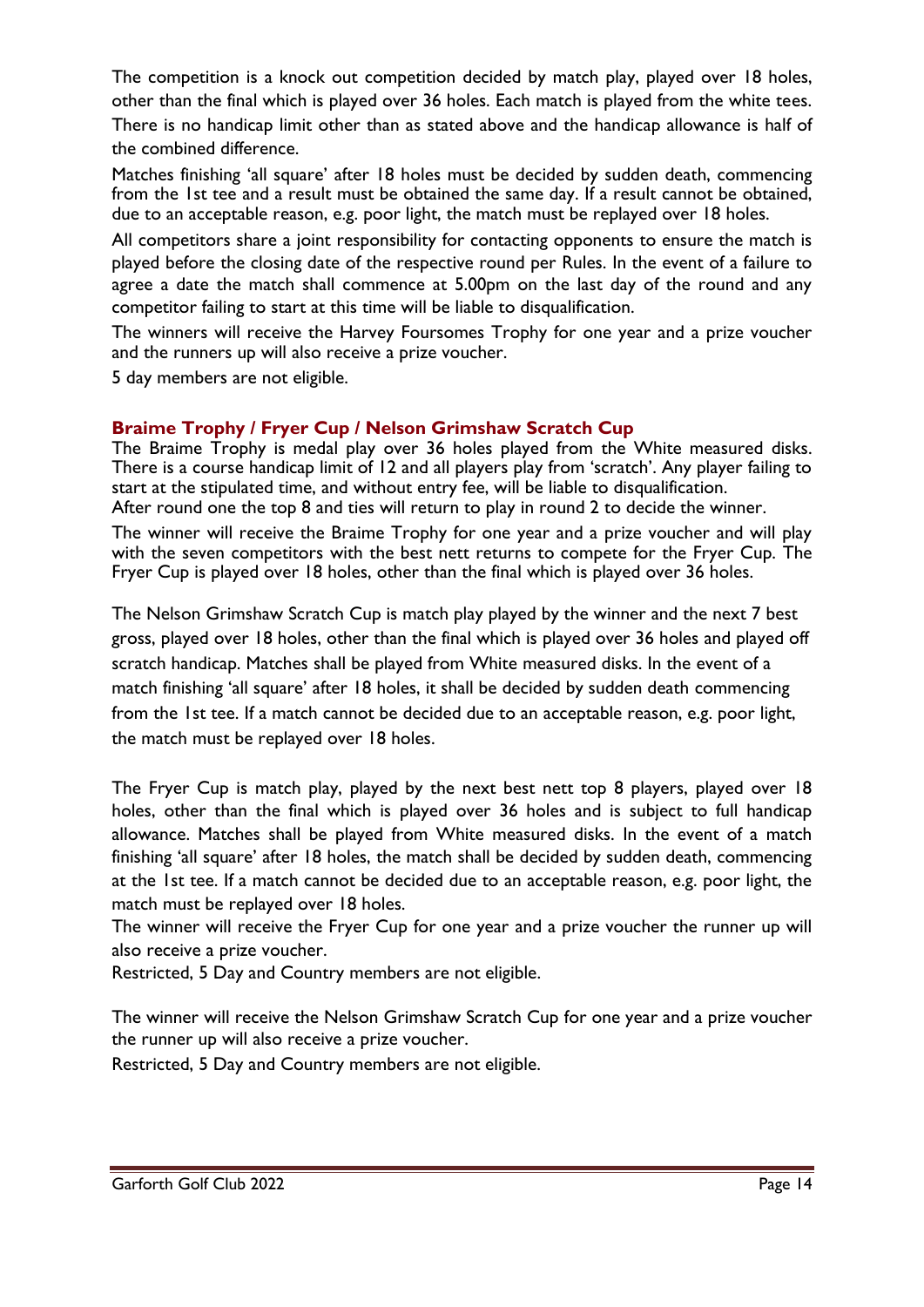#### **Annual Mixed Foursomes**

An annual match play competition for Gentlemen and Ladies. Course Handicap limit – Men 28, Ladies 36 played of yellow tees and the allowance is half of the combined difference.

Matches are played from yellow tees over 18 holes, the exception being the final which is played over 36 holes. Matches finishing 'all square' must be decided by sudden death commencing at the 1st tee. If a result cannot be obtained for an acceptable reason i.e. poor light, the match must be replayed over 18 holes.

All competitors share a joint responsibility for contacting opponents to ensure the match is played before the closing date of the respective round per Rules. In the event of a failure to agree a date the match shall commence at 5.00pm on the last day of the round and any competitor failing to start at this time will be liable to disqualification.

The winners will receive the Mixed Foursomes Trophies for one year and prize vouchers. The runners up will also receive prize vouchers.

5 Day members not eligible.

#### **C.H.L.O. Brown Trophy**

Medal Play (White tees)

Course Handicap Limit: 10 - 15 inclusive on the date of entry.

The winner will receive the C.H.L.O. Brown Trophy for one year and a prize voucher.

Restricted, 5 Day Members are not eligible.

#### **J.H. Townsend Trophy**

The eight competitors with the best nett returns in the C.H.L.O. Brown Trophy will compete by Match Play for the J.H. Townsend Trophy, which will be played from white tees over 18 holes, the exception being the final which is played over 36 holes, subject to FULL difference in handicaps and otherwise in accordance with normal Match Play Rules.

Both competitors share a joint responsibility for contacting opponents to ensure the match is played before the closing date of the respective round per Rules. In the event of a failure to agree a date the match shall commence at 5.00pm on the last day of the round and any competitor failing to start at this time will be liable to disqualification.

All square matches must be decided by "sudden death" starting at the  $I<sup>st</sup>$  tee. If a result cannot be obtained for an acceptable reason i.e. poor light, the match must be replayed over 18 holes.

The winner will receive the JH Townsend Trophy for a year and a prize voucher, the runner up will also receive a prize voucher.

#### **Veterans Cup**

Entries are invited for this competition subject to the following conditions: Stableford Played from the days white tees.

Course Handicap Limit **28**

Competitors must be at least **60** years of age on the day of the Competition.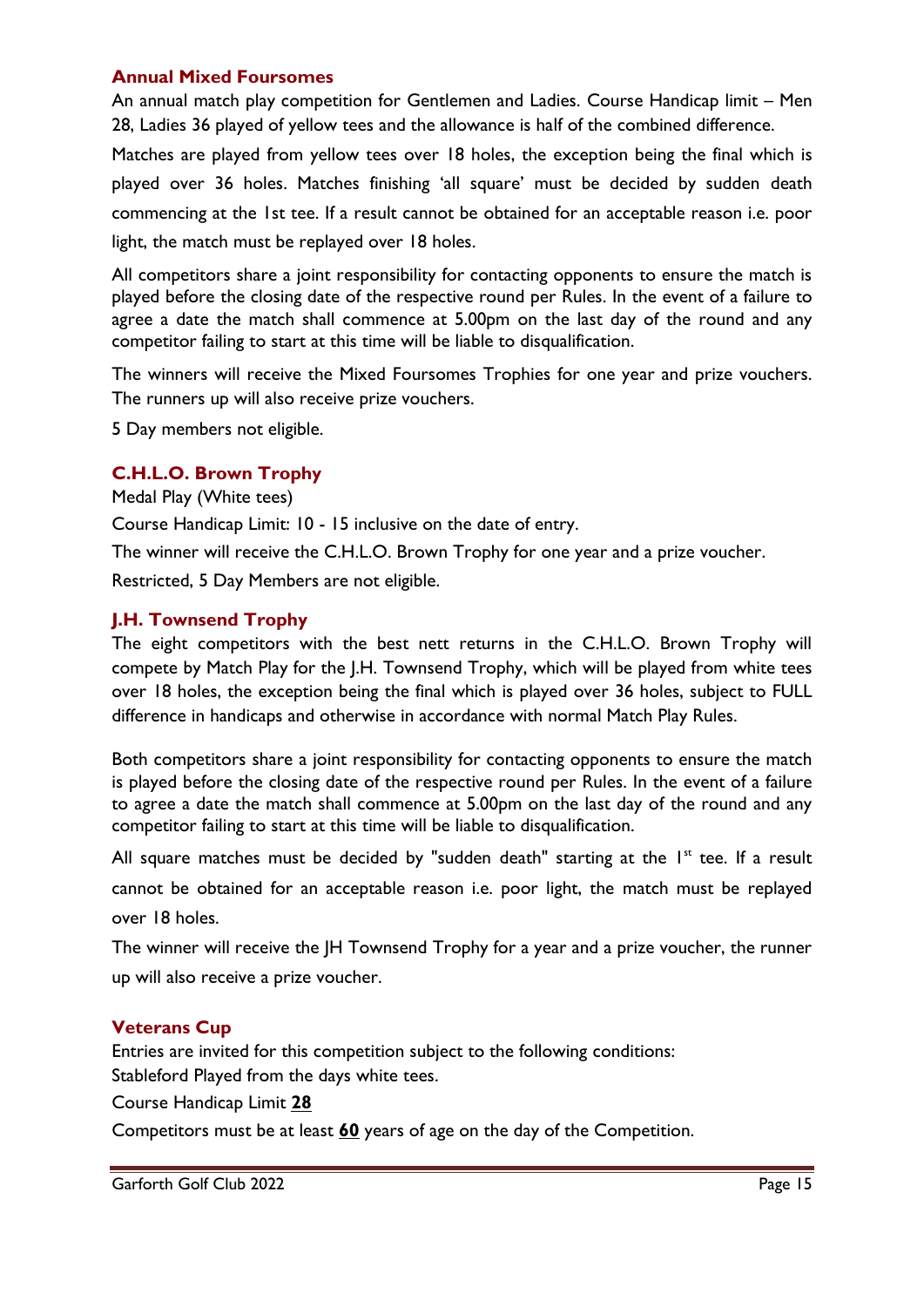The winner will receive the Veterans Cup for one year and a prize voucher, the second and third place competitors will also receive a prize voucher.

Restricted and 5 Day Members are not eligible.

#### **Wren Cup**

Entries are invited for this competition subject to the following conditions: Stableford (White tees)

Course Handicap Limit **28**

The winner will receive the Wren Cup for one year and a prize voucher, second place through to sixth place will also receive a prize voucher.

Restricted and 5 Day Members are not eligible.

#### **Walker Cup (DRAWN COMPETITION)**

Entries are invited for this competition subject to the following conditions: Medal (White Tees)

Draw for times and partners

Course Handicap limit **28**

**Any competitor failing to start at the stipulated time will be liable to disqualification. No times to be changed without the permission of the Competition Secretary.**

Entry Fee is to be paid before the closing date for entries using the envelopes provided and posted into the competitions box or through the office letterbox marked competitions. Please include the entry number on the envelope.

The winner will receive the Walker Cup for one year and a prize voucher second place through to eighth competitors will also receive a prize voucher.

Restricted and 5 day members are not eligible

#### **Childe Rose Bowl**

Entries are invited for this competition subject to the following conditions: Medal play (White tees)

Course Handicap Limit **28**

The eight competitors with the best returns in the qualifying round will go forward to the Match Play stage, which are played from white tees over 18 holes, the exception being the final which is played over 36 holes, subject to FULL difference in handicaps and otherwise in accordance with normal Match Play Rules.

Both competitors share a joint responsibility for contacting opponents to ensure the match is played before the closing date of the respective round per R&A Rule 33-3 or longstanding local rule relating to the 1st tee at 5pm on the last day the round is to be played by.

All square matches must be decided by "sudden death" starting at the  $I<sup>st</sup>$  tee. If a result cannot be obtained for an acceptable reason i.e. poor light, the match must be replayed over 18 holes.

The winner will receive the Childe Rose Bowl for one year and a prize voucher. the runner up and the losing semi-finalists will also receive a prize voucher.

The best nett score in the qualifying round will receive a prize voucher.

Restricted and 5 Day Members are not eligible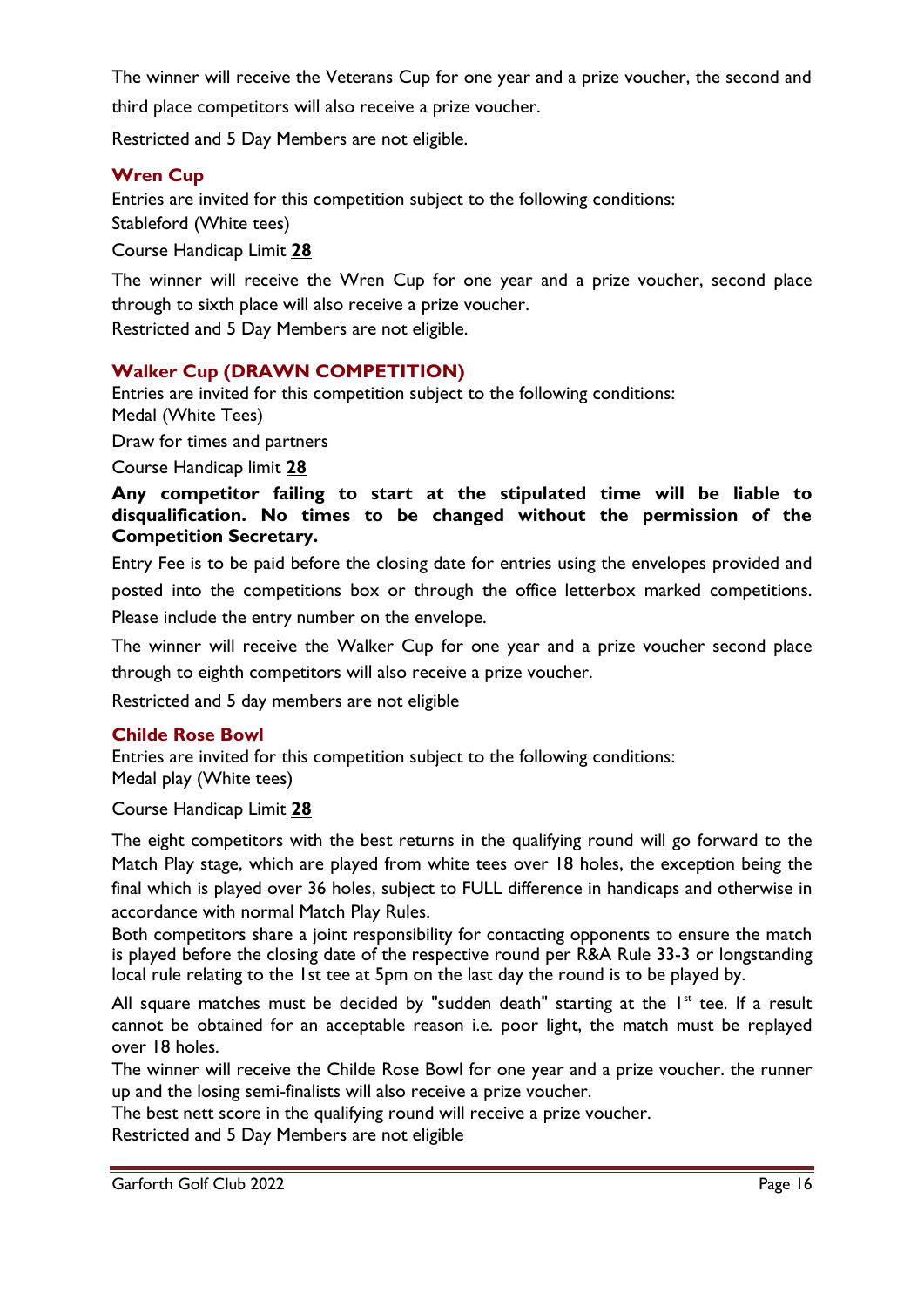### **Kershaw Cup**

Entries are invited for this competition subject to the following conditions: Mid-week Medal play (White tees)

Course Handicap Limit **28**

The eight competitors with the best returns in the qualifying round will go forward to the Match Play stage, which are played from white tees over 18 holes with the final also played over 18 holes, subject to full difference in handicaps and otherwise in accordance with normal **Match Play** Rules.

Both competitors share a joint responsibility for contacting opponents to ensure the match is played before the closing date of the respective round per R&A Rule 33-3 or longstanding local rule relating to the 1st tee at 5pm on the last day the round is to be played by.

All square matches must be decided by "sudden death" starting at the  $I<sup>st</sup>$  tee. If a result cannot be obtained for an acceptable reason i.e. poor light, the match must be replayed over 18 holes.

The winner will receive the Kershaw Cup for a year and a prize voucher. The runner up will also receive a prize voucher.

The best nett score in the qualifying round will receive a prize voucher.

#### **Peter Stelling Centenary Plate (DRAWN COMPETITION)**

Entries are invited for this competition subject to the following conditions:

Stableford (White Tees)

Draw for times and partners

Course Handicap limit **28**

**Any competitor failing to start at the stipulated time will be liable to disqualification. No times to be changed without the permission of the Competition Secretary.**

Entry Fee is to be paid before the closing date for entries using the envelopes provided and posted into the competitions box or through the office letterbox marked competitions. Please include the entry number on the envelope.

The winner will receive the Peter Stelling Centenary Plate for one year and a prize voucher, second place through to eighth place will also receive a prize voucher.

Restricted and 5 day members are not eligible

#### **Seniors Cup**

Entries are invited for this competition subject to the following conditions: Stableford Played from the days white tees.

Course Handicap Limit **28**

Competitors must be at least **60** years of age on the day of the Competition.

The winner will receive the Seniors Cup for one year and a prize voucher, the second and

third place competitors will also receive a prize voucher.

Restricted and 5 Day Members are not eligible.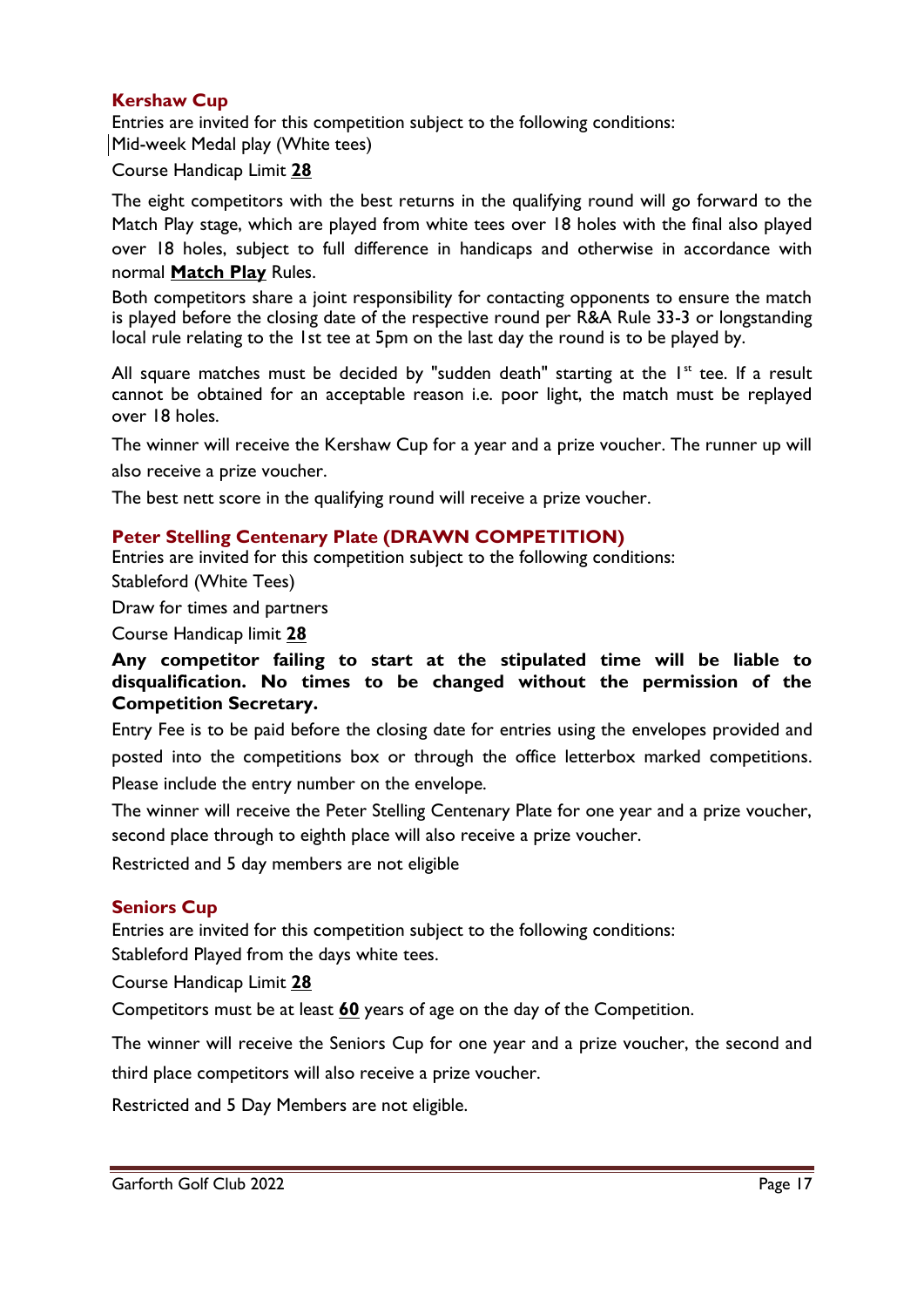#### **Winter Knockout**

Entries are invited for this competition subject to the following conditions: Fourball knockout competition played from the days Competition tees.

At the time of entry each side shall consist of 2 players each holding a competition handicap.

Handicap is full difference taken off low player.

The competition is a knock out competition decided by match play, played over 18 holes, with the final also played over 18 holes. Each match is played from the daily competition tees. There is no handicap limit other than as stated above and the handicap allowance is half of the combined difference.

Matches finishing 'all square' after 18 holes must be decided by sudden death, commencing from the 1st tee and a result must be obtained the same day. If a result cannot be obtained, due to an acceptable reason, e.g. poor light, the match must be replayed over 18 holes.

All competitors share a joint responsibility for contacting opponents to ensure the match is played before the closing date of the respective round per Rules. In the event of a failure to agree a date the match shall commence at 5.00pm on the last day of the round and any competitor failing to start at this time will be liable to disqualification.

The winners will receive the Winter knockout Trophy for one year and a prize voucher and the runners up will also receive a prize voucher.

Restricted and 5 Day Members are not eligible.

#### **Summer Knockout**

A match play competition for Gentlemen and Ladies. Teams can be made up of 2 men, 2 women or mixed. Men to play from White tees and Ladies to play from Red tees and the allowance is 95% of the course handicap.

The competition is a knock out competition decided by match play, played over 18 holes, with the final also played over 18 holes. Matches finishing 'all square' must be decided by sudden death commencing at the 1st tee. If a result cannot be obtained for an acceptable reason i.e. poor light, the match must be replayed over 18 holes.

All competitors share a joint responsibility for contacting opponents to ensure the match is played before the closing date of the respective round per Rules. In the event of a failure to agree a date the match shall commence at 5.00pm on the last day of the round and any competitor failing to start at this time will be liable to disqualification.

The winners will receive the Summer knockout Trophy for one year and prize vouchers. The runners up will also receive prize vouchers.

All members are eligible to play but matches can only be played Monday to Friday.

Competition revenue breakdown Every competition run by the Club are split as follows: 30% to the Club 35% Professional Shop winnings 35% Bar winnings. Any bar winnings acquired can be transferred to the Professionals to spend in the shop.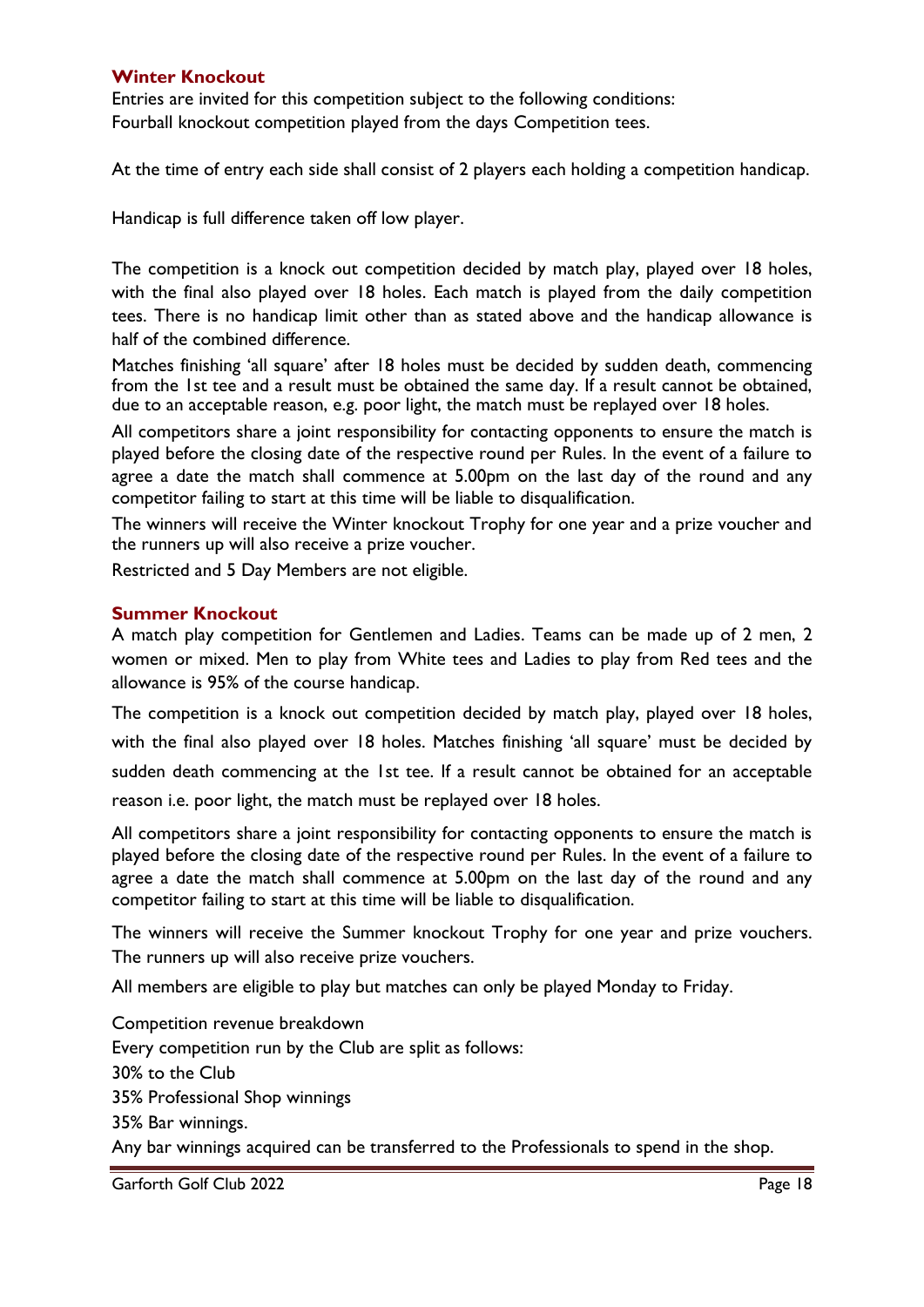# **LADIES SECTION**

The Ladies Section is administered by the Lady Captain and her Committee.

The Committee comprises –

- The Lady Captain who holds office for one year by invitation of the Past Lady **Captains**
- The Lady Vice-Captain who holds office for one year by invitation of the Past Lady **Captains**
- The Immediate past Lady Captain holds office for one year (ex officio)
- Hon Secretary, Treasurer, Handicap Secretary and Competition Secretary who are elected at the Ladies Section AGM and hold office for four years.
- One other Committee member is also elected to hold office for three years.

Members of the Ladies Section are allowed to put their names forward for election to the Board of the Club.

The Lady Captain may attend meetings of the Board of the Club as ex-officio but shall not be entitled to vote on Club matters.

# **Competitions for Ladies**

# **Handicap**

If Lady Members do not have an official handicap, a similar process to that described for Gentleman in the previous section should be followed. Cards should be submitted to the Ladies Section Handicap Secretary.

# **Medal and Stableford Competitions**.

These are played each month between April and October. Medals and Stablefords are generally played one Sunday and one Wednesday a month. Cards for these competitions should be obtained from the Pro shop prior to playing and entry to be made on the computer within in the Pro Shop

Ensure that your correct handicap is indicated on your card. Following completion of your round, enter your score in the computer, signing in, in a similar manner to that described above and post the card in the letterbox in the Ladies locker room. Unless play is in 'Members Times' – see previous section, times of play must be arranged through the Club's on line (BRS) booking system.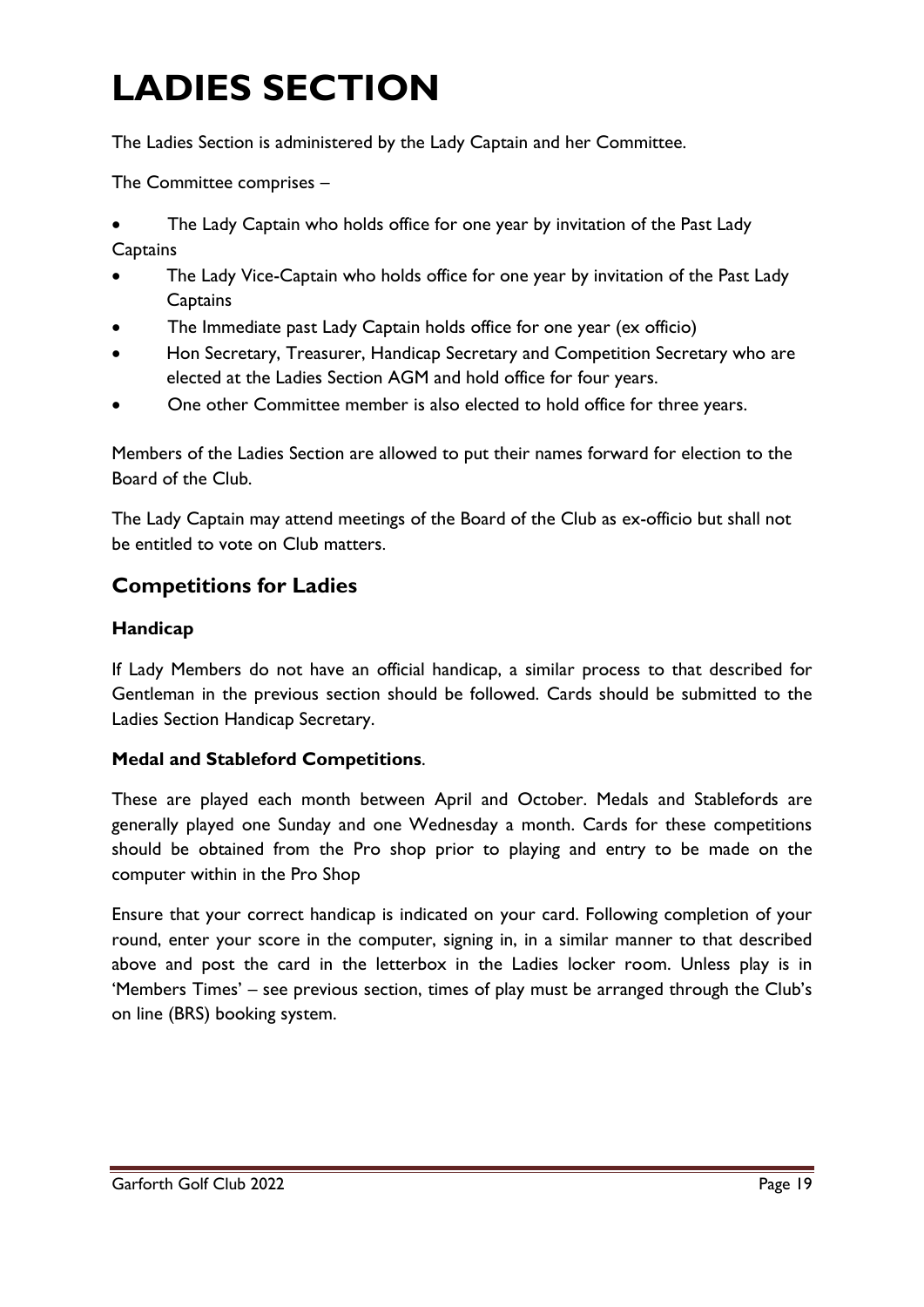# **Major Trophy Competitions –**

All players must have a 'competition' handicap to enter the competitions.

### **The Victory Cup**

This is the most prestigious of the Ladies Section trophies.

- This is a match play competition, played over 18 holes, other than the final which is played over 36 holes.
- Handicap limit : 36 with full handicap allowance between the players.
- Matches finishing 'all square' after 18 holes, must be decided by sudden death, commencing at the I<sup>st</sup> hole and a result must be obtained on the same day. If a result cannot be obtained due to an acceptable reason, e.g. poor light, the match must be replayed over 18 holes.
- Both players have a joint responsibility for contacting their opponent to ensure that the match is played before the closing date of the respective round.

### **The Edith Koppel Trophy** (Qualifier inc LGU Extra Medal)

- This is a *medal* competition where a draw is made for playing partners.
- Handicap limit : 36
- Cards to be obtained and recorded in the computer as previously described.
- The 8 competitors with the best net returns in the qualifying round will be seeded to go forward to a *match* play competition with full handicap allowance between players.
- Matches finishing 'all square' after 18 holes must be decided by sudden death commencing at the 1<sup>st</sup> hole and a result must be obtained on the same day. If a result cannot be obtained due to an acceptable reason, e.g. poor light, the match must be replayed over 18 holes.
- Both players (in the match play stages) have a joint responsibility for contacting their opponent to ensure that the match is played before the closing date of the respective round.

# **Simpson Cup**

- A draw will take place for partners and times of play.
- Format: 36 hole medal competition played over Sunday and Monday refer to the entry sheets for the respective dates (18 holes per day).
- Handicap limit: 36, however, any change in handicap following the first round will apply for the second round.

Cards to be obtained and recorded in the computer as previously described.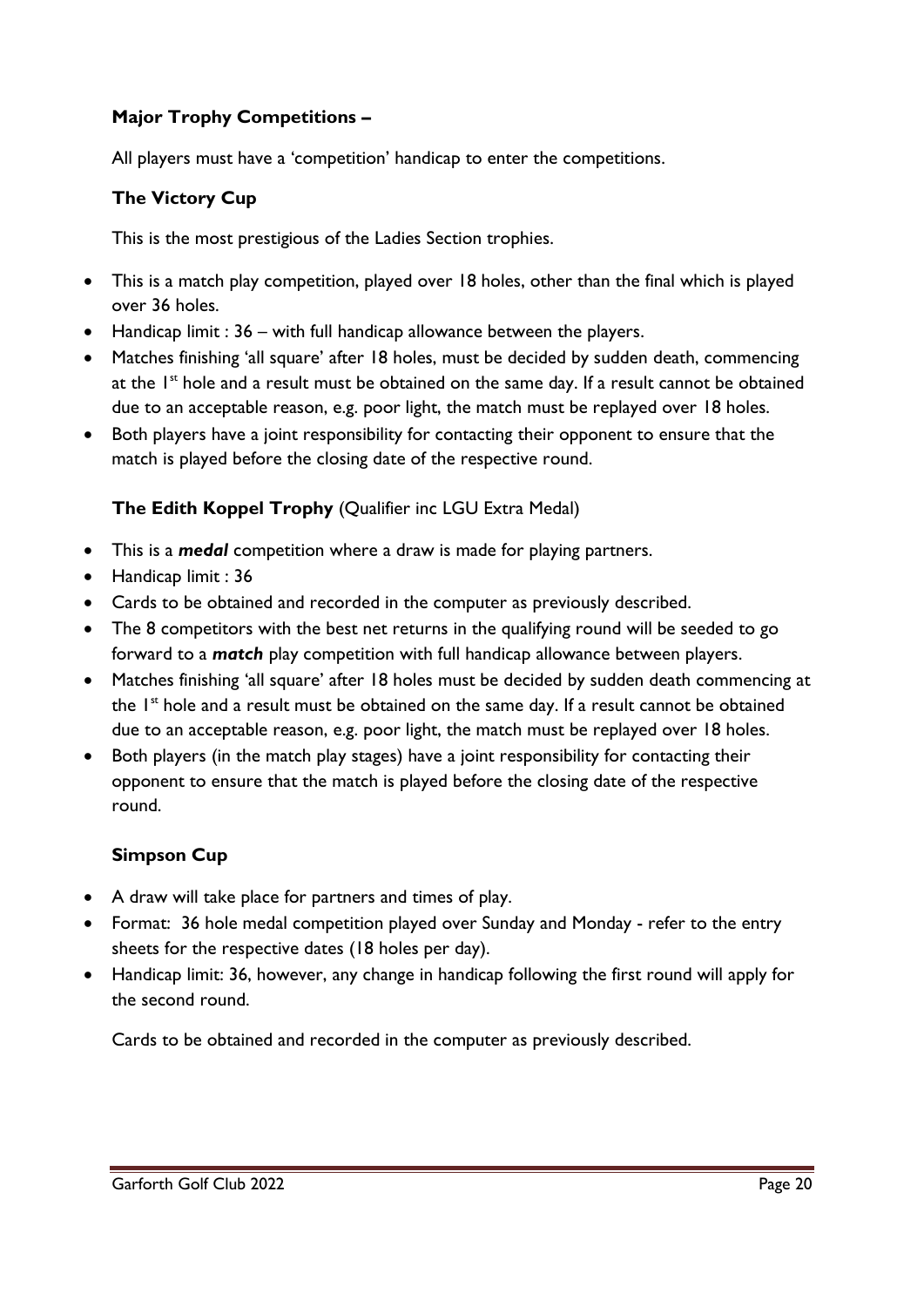# **Scratch Trophy**

- Format: Match play over 18 holes, with the exception of the final which will be played over 36 holes.
- Both players share joint responsibility for contacting their opponent to ensure the match is played before the closing date of the respective round.
- Matches finishing 'all square' after 18 holes must be decided over sudden death commencing at the 1<sup>st</sup> hole and a result must be obtained on the same day. If a result cannot be obtained due to an acceptable reason eg poor light, the match must be replayed over 18 holes.

The finals for the Victory Cup, Edith Koppel Trophy and Scratch Trophy shall be played on the Club's Finals Day.

Postponement of any Final will only be sanctioned in exceptional circumstances or if a player has been chosen to represent the County or L&DUGC or is in more than one final, in which case the order of precedence of the respective competitions will be decided by the Club's Golf sub- Committee.

# **The Elmwood Trophy**

- A draw will take place for partners and times of play.
- This trophy is played over Sunday and Monday (refer to the entry sheet for the respective dates) – the first round shall be a medal and the second round, eclectic.
- Any change of handicap following the first round will apply for the second round.
- Handicap limit : 36

Cards to be obtained and recorded in the computer as previously described.

#### **Welcome Rose Bowl**

- A draw will take place for partners and times of play.
- Format: Par competition over 27 holes.
- Handicap limit : 36
- Cards to be obtained and recorded in the computer as previously described.

# **Rabbit Trophy**

- A draw will take place for partners and times of play.
- Format: Stableford play over 18 holes.
- Handicap limit : 25 -54
- Cards to be obtained and recorded in the computer as previously described.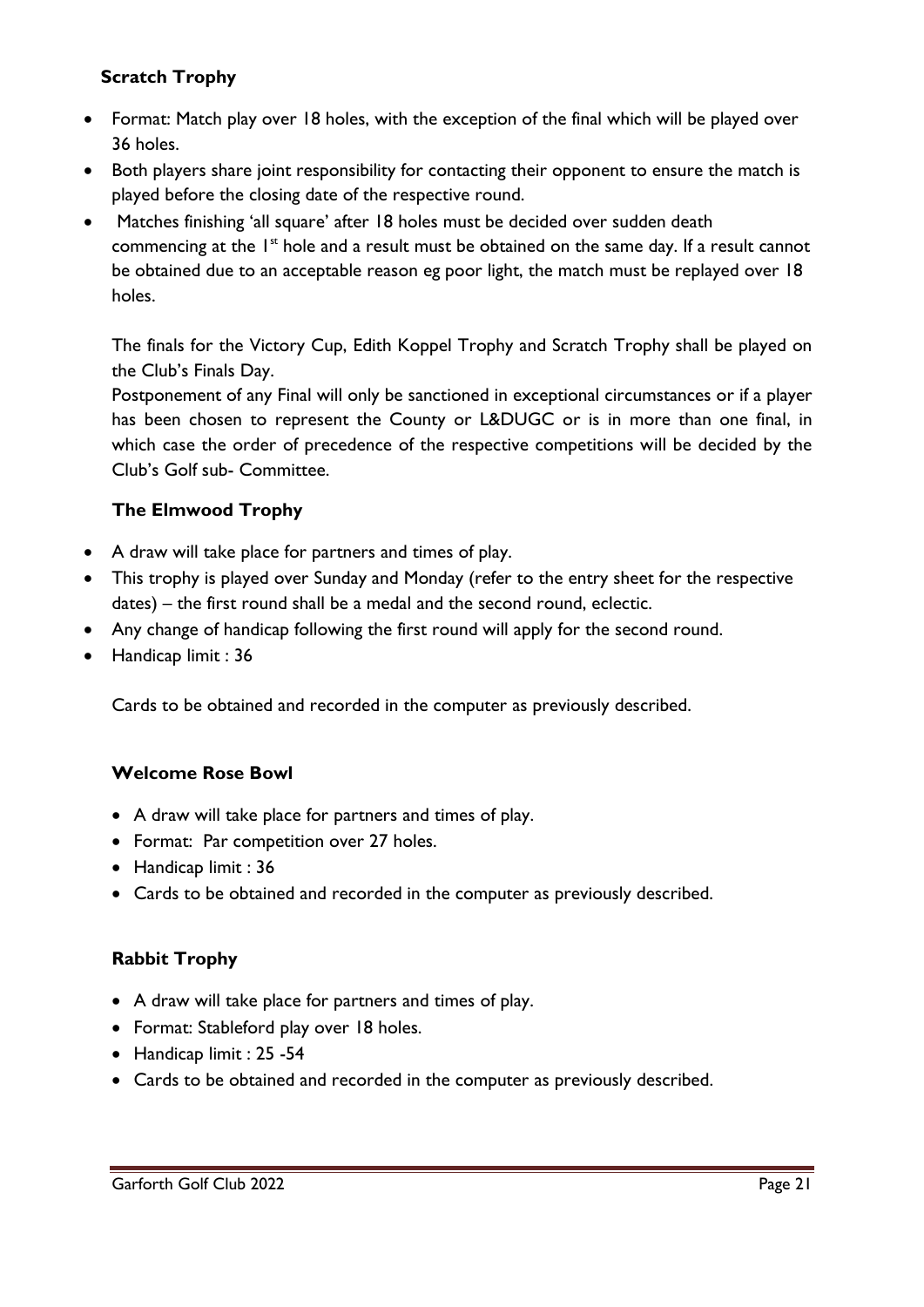# **Annual Medal & Stableford Competitions**

- These competitions are played in conjunction with the August Medal & Stableford competitions. Only players who have qualified by winning a previous Monthly Medal or Stableford are eligible to enter.
- Choose your own playing partners and if not playing within 'Members times', a tee time must be booked through the 'on-line' booking system.

# **Centenary Trophy**

- 18 hole Stableford competition.
- Handicap limit: 36.
- A draw will take place for playing partners.
- Cards to be obtained and recorded in the computer as previously described.

#### **Annual Mixed Foursomes**

• Refer to 'Competitions for Gentlemen (page 13)

For full details and conditions of entry to all competitions, refer to the respective entry forms posted in the Ladies locker room.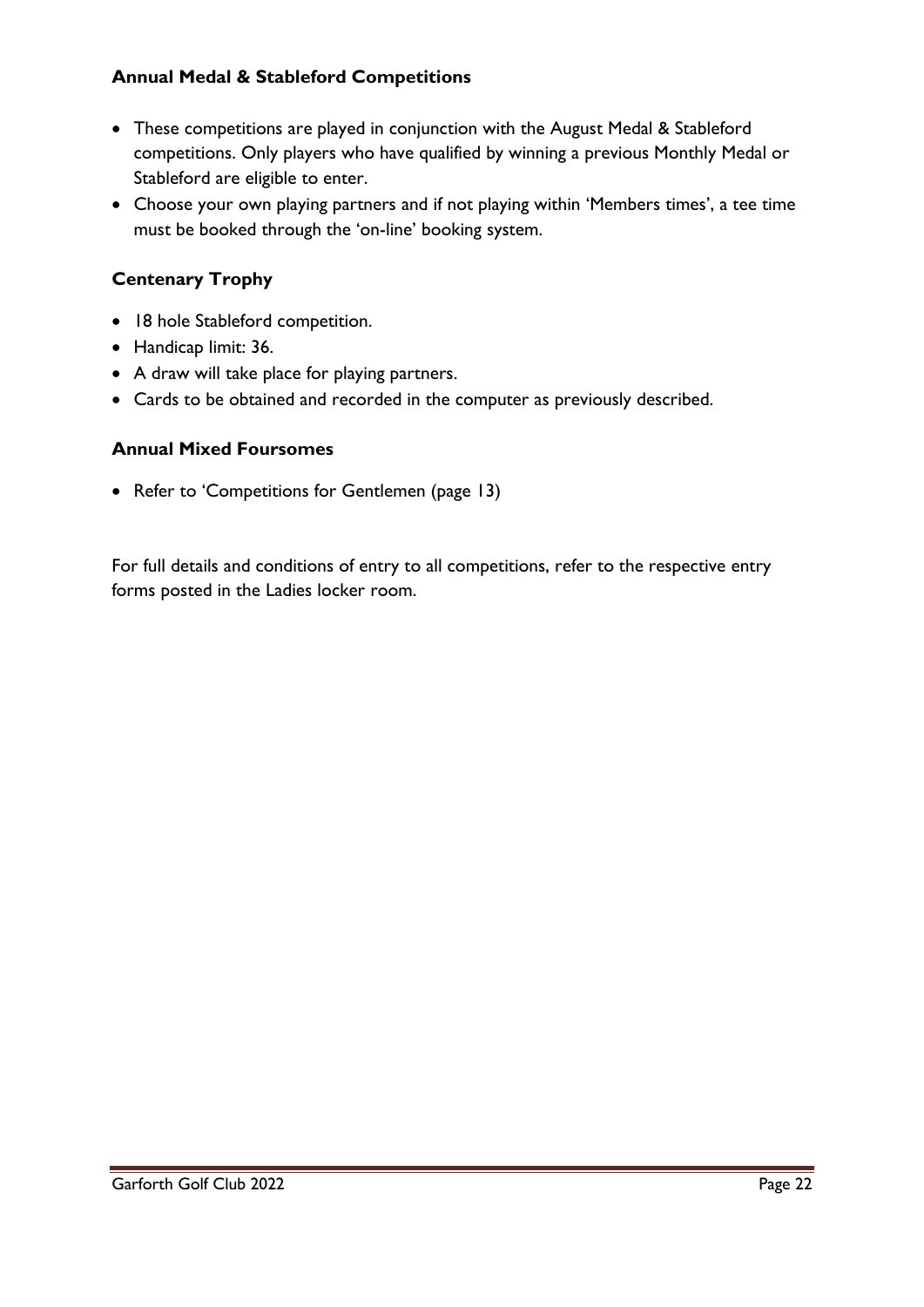# **JUNIOR SECTION**

Garforth Golf Club considers the Junior section (defined as those under 18 years of age) 'our future' and accordingly, takes responsibility for Juniors participating in golf at the Club and within Club premises very carefully. The Club acknowledges a 'duty of care' and endeavours to ensure the safety and protection of all Juniors through our Child Protection policy (please refer to a separate document). In addition, parents also have responsibility to work together with the Club in implementing procedures and providing their children with the necessary information to safeguard themselves.

The Club's Welfare Officer is Vicki Allison, Assistant Managing Secretary, who's details are posted on the Junior notice board.

The Club affiliates to the English Golf Union and our professional coaching staff, who provide coaching sessions, are members of the Professional Golfers Association.

In 2021, the Club was awarded the 'SafeGolf' accreditation. SafeGolf is a partnership of UK golf bodies committed to promoting a safe and positive environment for all those participating, working and volunteering in the sport of golf.

There are many opportunities for Juniors to participate in regular competitions, held frequently throughout the golfing season. The Club participates in the Leeds & District Union of Golf Clubs Junior League.

The Club has a Junior Organiser and other volunteers to assist in running the Junior section. There is a Junior Captain, Vice-Captain and Committee and an Annual General Meeting specifically for Juniors is held at the Club early in the golfing season.

Juniors with an official handicap may play in the Competition of the Day (Medal and Stableford) providing they play with adult Member. However, they are not allowed to enter the 'sweep' and therefore are unable to win a monetary prize.

Male Junior Members may also play in the major Club competitions providing they have a handicap of 12 or below and satisfy the conditions of entry.\*

Male and Female Junior Members, with a handicap of 14 or below, may play in the Annual Mixed Foursomes knock-out competition, again, providing they satisfy the conditions of entry.\*

\*Please see the regulations notice board.

Female Junior Members are able to play in all Junior events. In addition, they are also eligible to play in all Ladies Medal, Stableford and Major Cup Competitions providing they satisfy conditions of entry. As with Male Juniors, they are not permitted to enter any sweep.

Our Junior organiser is Mr Steve Carlisle and he will contact any prospective Junior members direct with contact details.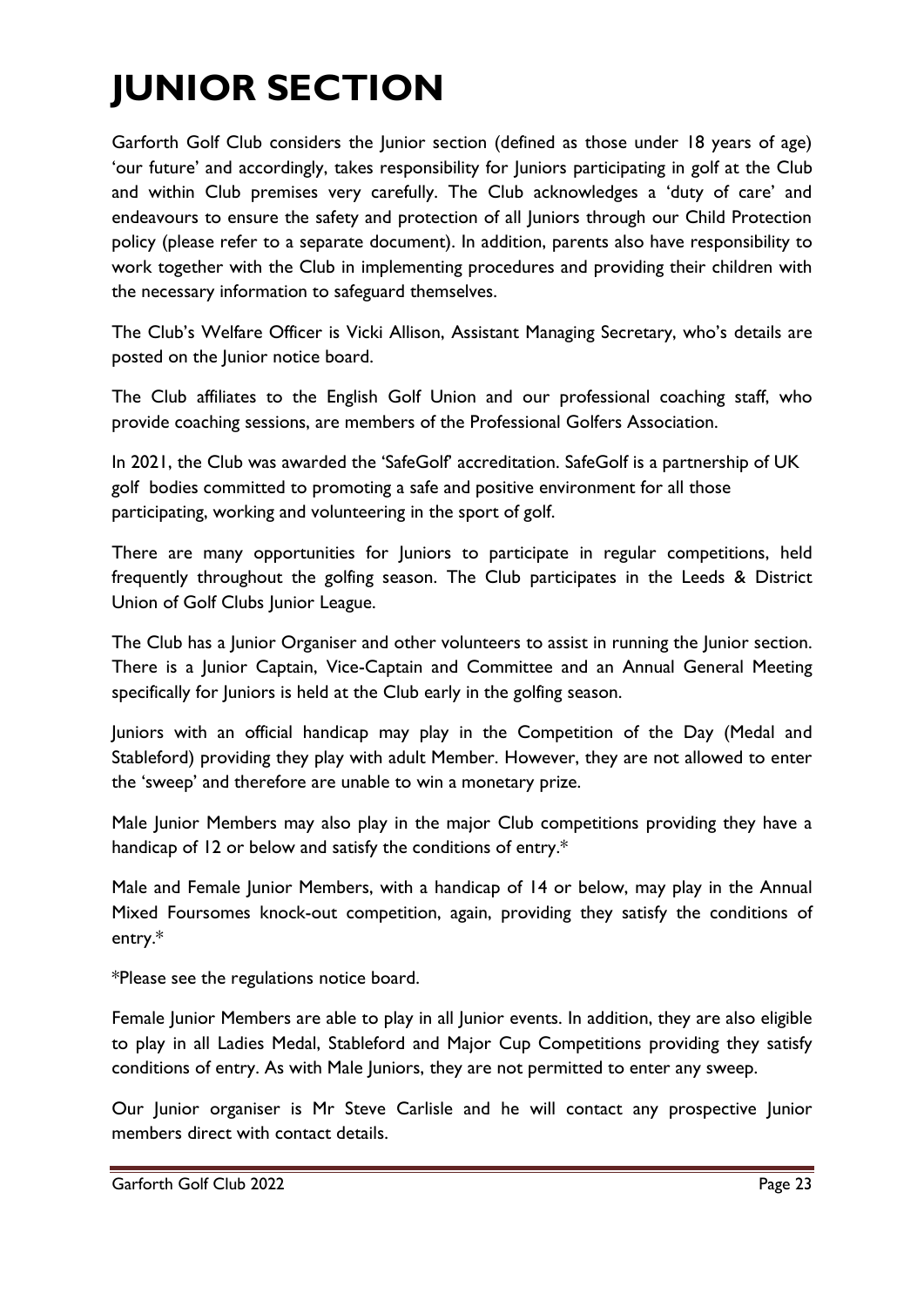# **GOLF SOCIETIES**

The Club has a number of sections / societies who arrange events throughout the year. These include –

# **The Rabbits Section**

This section is for players with a handicap of 16 and above. The Rabbits have an extensive programme of competitions, friendly matches and dinners throughout the year.

The Rabbits are also happy to have players with a lower handicap, commonly known as 'Associate Rabbits', to join them in some of their events such as the 'Poachers Plate' and the 'Yorkshire v The Rest of the World' annual match.

Rabbits Secretary – Mr David Marlow

# **The Elderly Gentlemen's Golf Society (EGGS)**

A society for gentlemen aged 59 and above. A number of matches are played against other local golf clubs on a 'home and away' basis. Competitions are also played against other sections of the Club.

EGGS Secretary – Mr John Belt

# **The Garforth and Kippax Golfing Society**

This society is primarily for Members who reside within the geographical areas of Garforth and Kippax. The society play a number of events and their Annual Dinner is generally held in December.

# **The Scholes Golf Circle**

The Circle was originally formed in 1947 and is for Members who reside or have previously resided in Scholes. The Circle has a very active golf programme.

# **The Barwickians Golfing Society**

This society was formed for residents of Barwick in Elmet and Aberford. As with the other societies, they have a very active golf and social programme throughout the year.

Details of all the sections /societies and how to join them can be found on the respective notice boards in the gentlemen's locker room.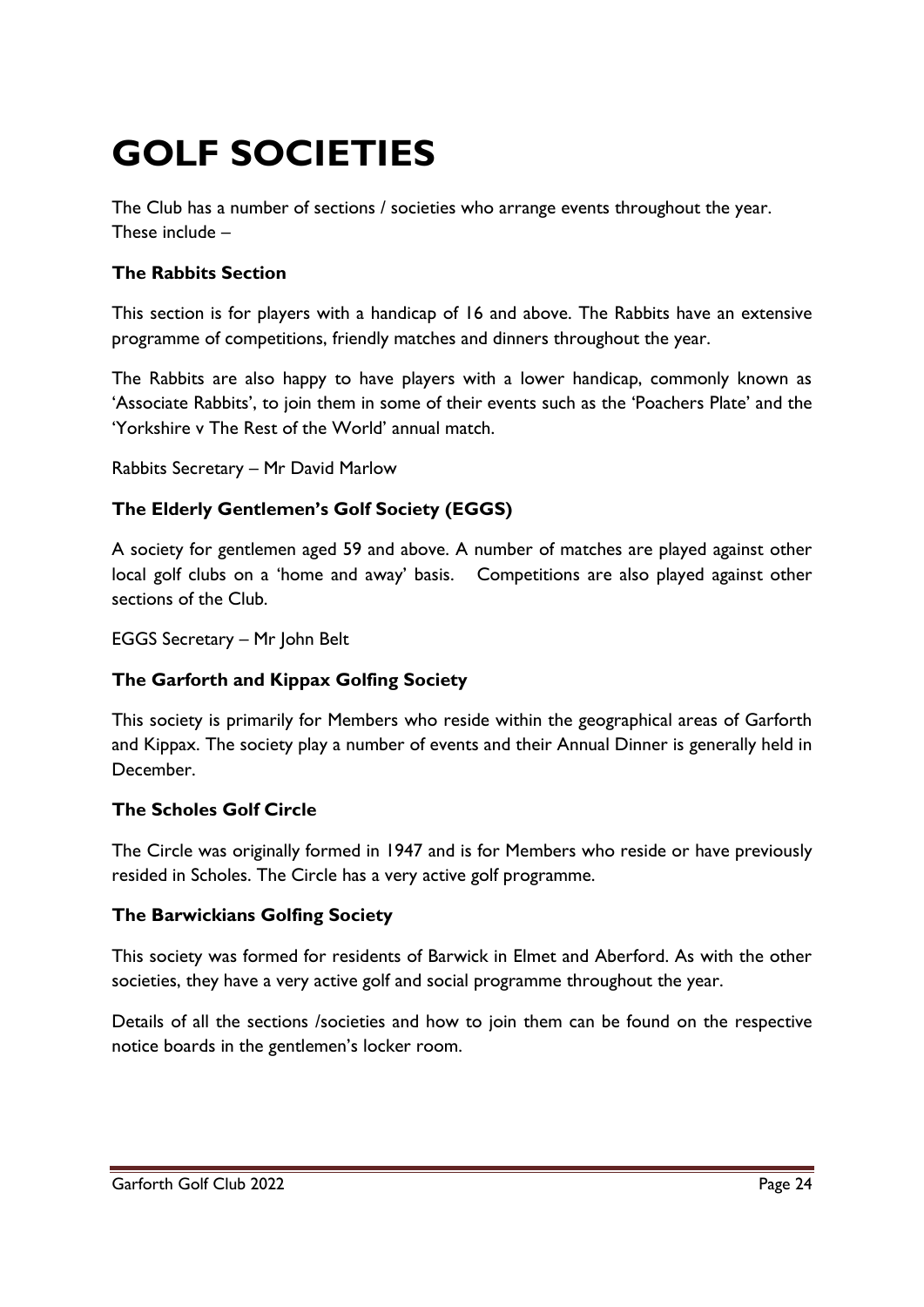# **SOCIAL GOLF**

Joining a new Golf Club can be exciting but how do you get a game if you do not know anyone?

This is not a problem at Garforth as all Members are extremely welcoming of new Members. The following are a few ways to get a game and get to know other Members -

**Weekends –** As referred to previously, during summer months, on a Saturday and Sunday when there are competitions, tee times must be booked through the 'on line' (BRS) system, social golf can be played and times should also be booked using BRS system.

During winter months, Members can turn up and play at any time subject to daylight hours. The Professional runs informal competitions for the Members but these are not compulsory.

**Mid-week** – There are groups who play regularly at particular times and would be happy for you to join them – these include

# **The 'Reps'**

This group normally play Monday, Wednesday, Friday every week and meet at approx. 11.45am (11.15am during winter months) in the  $19<sup>th</sup>$  bar. Place your name on the board at the side of the snooker table and you will be included in the draw. Join them afterwards for a drink (or tea or coffee) and a 'chat'.

# **The 'Tuesday and Thursday' Morning Group**

This group play at approx. 8.00am. Meet the group around the putting green and you will be invited to join them.

# **General**

As a Club, we need to encourage visitors to generate revenue and to help us maintain Membership subscriptions at the lowest level we can. However, we recognise that we are a Members Club and ensure the following times are reserved for Members –

# **Weekdays**

April to October - up to 9.30am and between 12.00 and 1.30pm November to March – up to 9.30am and between 11.30am and 12.30pm

# **Weekends**

April to October - up to 9.30am and between 12.00 and 1.30pm November to March – up to 9.30am and between 11.30am and 12.30pm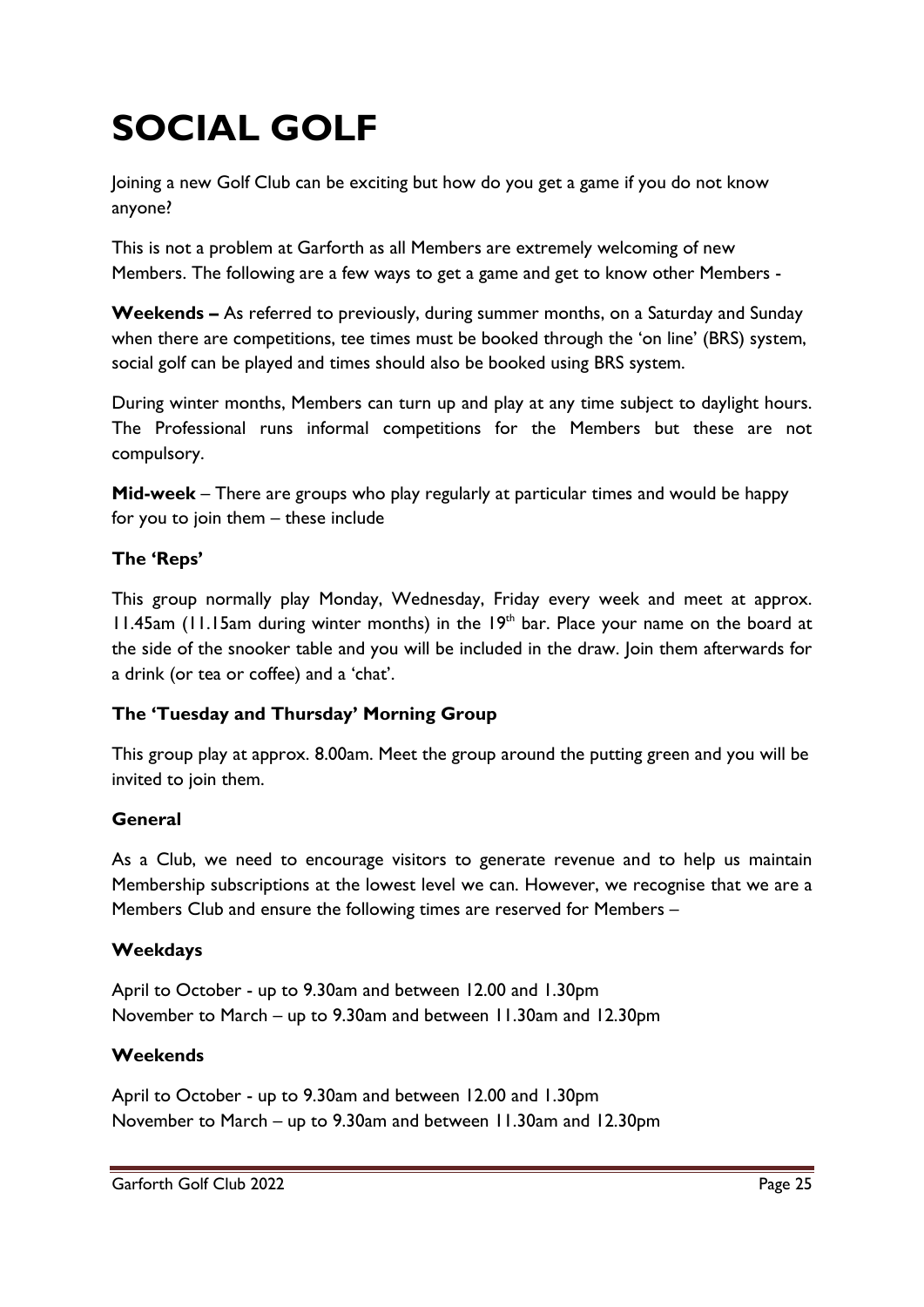# **Guests**

Members may invite guests at any time at a concessionary rate. Member's guests may be signed in on no more than 12 occasions irrespective of the Member making the introduction. Members' guests may play in the 'Members times'.

# **SOMETHING FOR EVERYONE**

# **Social Events**

The Entertainments sub-Committee arrange a number of social events throughout the year, ranging from formal dinners with after dinner speakers, discos, brass band concerts, quizzes and tribute nights.

Details of all events are posted on the web site or by individual posters located around the Club. Tickets for all events are obtainable from the bar with the 'bar levy' card

The Club can also be hired for functions by Members (christenings, wedding receptions, birthdays or special anniversaries etc.). Private individuals (non-Members) are also able to hire rooms for functions although the condition of the Club's Licence limits these functions to a maximum of 12 per annum. Please speak to the Managing Secretary

#### **The Bar**

A 'bar levy' is included in the annual subscription of all Members with the exception of Junior and Social Members. The card may be 'topped up' at any time with a minimum of  $\pounds 5$ . On production of the 'bar levy' card, Members receive a 19% discount on advertised bar prices.

Bar opening hours, which vary from summer to winter, are advertised around the bar area. Extended opening hours are generally arranged when Club or private functions are being held.

# **Catering**

Bar meals with waitress service are available throughout the day. In a similar manner to the bar, opening hours vary between summer and winter.

As mentioned above, the Dining Room can be booked for private functions and this should be arranged through the Managing Secretary.

# **Changing Facilities**

The Club has excellent changing facilities for male and female Members and visitors. We ask that all Members and visitors refrain from changing shoes in the car park.

Members wishing to hire a locker should contact the Managing Secretary.

Towels are provided for those wishing to use the shower facilities.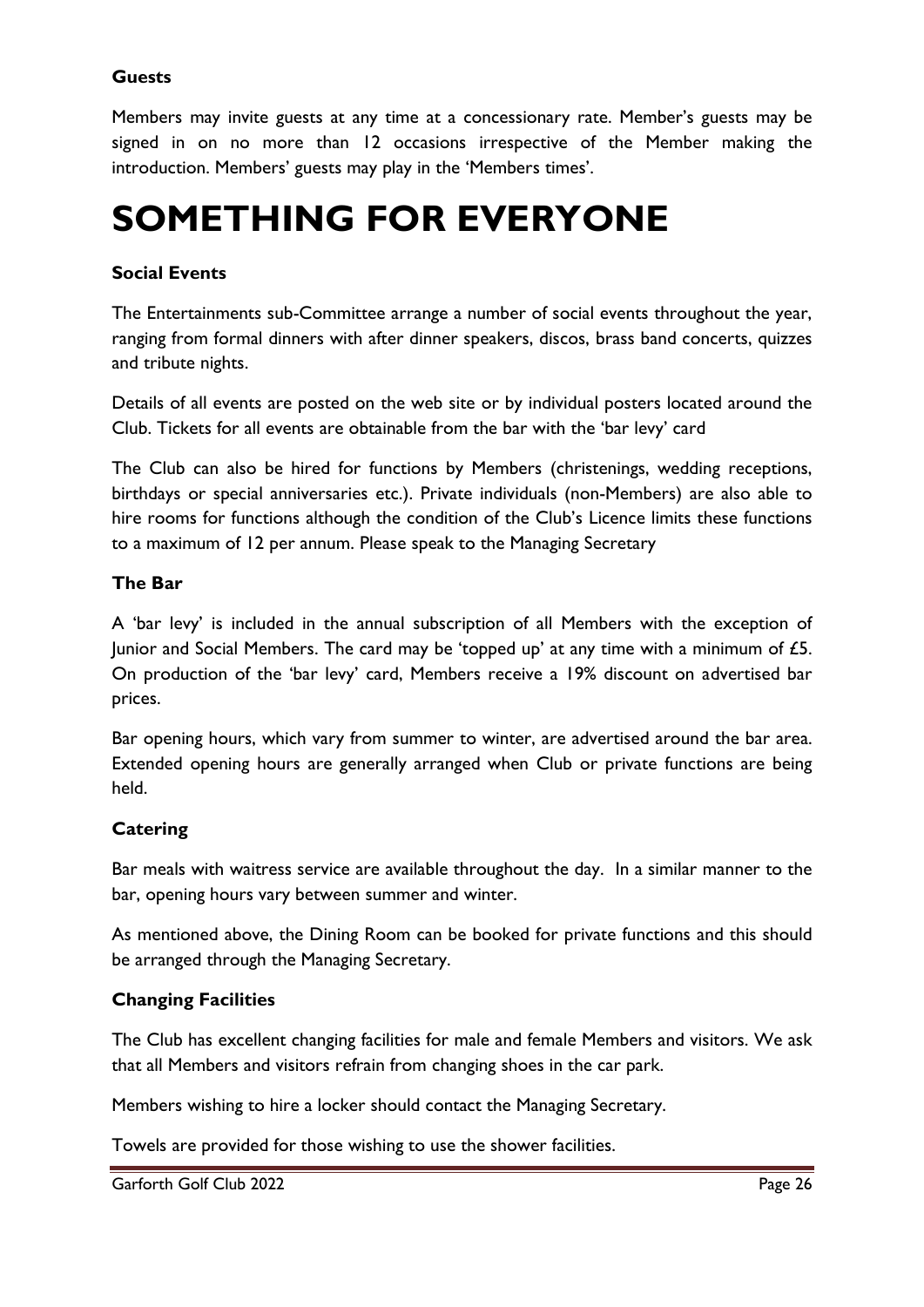### **Golf Simulator & Studio**

The Professionals operates a golf simulator within the Clubhouse and members are invited to use this state of the art facility. Book a lesson with the Professional team, practice or play one of a number of fabulous championship courses.

### **Practice Ground**

We have a large practice ground adjacent to the  $18<sup>th</sup>$  tee where you are able to 'hone' your golfing skills. We do ask that all 'practising' is carried out aiming towards the top of the field (other than when using the chipping greens) to avoid possible injury to those playing the course.

For the summer season there is a ball dispenser which is located outside the Club house, tokens can be purchased from the Professional's Shop. These balls are for use on the area to the left of the Practice ground ONLY not for use on the course. The right side of the practice ground and the course are for members balls.

Our professionals are also willing to provide individual lessons for those who wish to take advantage of this service.

At very busy times, a small section of the practice ground is used as an overflow car park.

### **Trolley Storage**

Facilities are available for the storage of trolleys, including a limited number of 'ride on' buggies. Please contact the Managing Secretary for details.

#### **Security**

The Clubhouse is protected by a code operated access system. The code for Members is changed 3 times annually and Members are advised accordingly.

Members should not divulge the code to anyone who is not a Member. The Managing Secretary or professional provides a separate code for visitors.

#### **Resignation/Change of category**

Whilst the Club wish you to remain a member for many years to come there are certain rules within the Articles of Association in relation to tendering your resignation or requiring a change to your category of membership. Briefly a member can resign membership or change category by giving a minimum three months' notice in writing. Otherwise the member shall be liable for the appropriate subscription for the ensuing year. Details of this Club rule are posted on the notice boards and we would invite you to make yourself aware of this condition. Further explanation can be obtained from the Managing Secretary if required.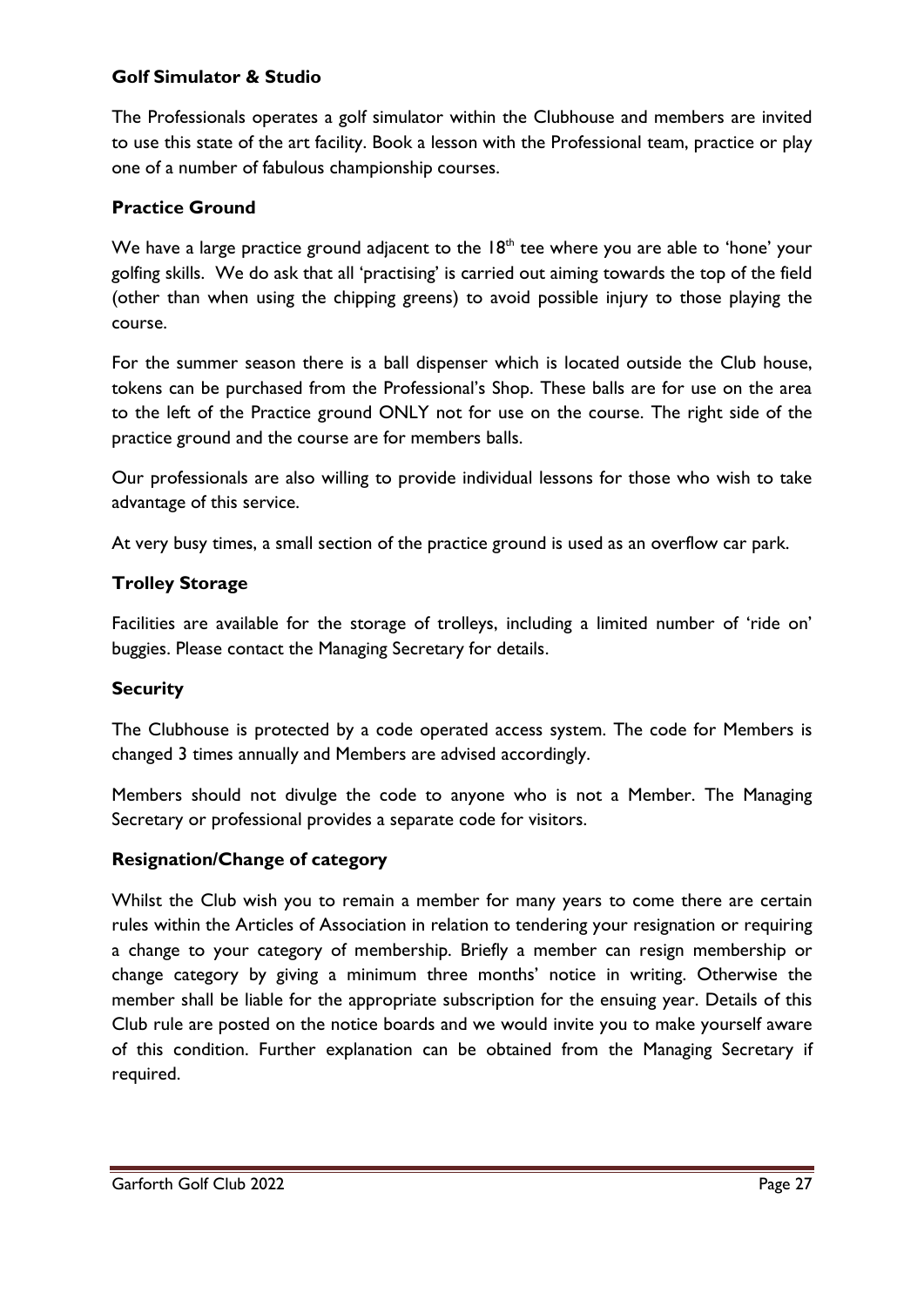# **FOR YOUR OWN SAFETY AND THE SAFETY OF OTHERS, PLEASE BE ADVISED:**

PLAYERS ARE REMINDED OF THE NEED TO SHOUT "FORE!" IF YOU CANNOT SEE THE FULL RANGE OF ANY WAYWARD SHOT ONTO ADJACENT FAIRWAYS

• Players should not play until others in front are out of range.



- If a player plays a ball in a direction where there is a danger of hitting someone, they and their playing partners should immediately shout "FORE!"
- On hearing "FORE!" Crouch, cover your head with your arms and count to 10.
- Players should ensure that no one is standing close by or in a position to be hit by the club, the ball or any stones, pebbles, twigs or the like when they make a stroke or practice swing.



**PUBLIC FOOTPATH:** Priority must be given to path and bridleway users at all times. **Players must not play shots until the way ahead is clear.**

*Public rights of way are marked by yellow topped marker posts.*



**GREENS STAFF** working on the course have priority at all times.

Players are expected to wait for staff to acknowledge them and move out of range, **BEFORE** playing a shot that might endanger them. **DO NOT** assume a greenkeeper will be able to hear or react to a shout of "FORE!"



**LIGHTNING:** In the event of an electrical storm, suspend play immediately and take appropriate action.

**FOG:** Do not commence or continue play in fog/poor visibility, when you cannot see the clear distance of your intended shot.



**THE COURSE, IT'S STEPS AND SURFACES** may be slippery when damp or wet. Golfers must ensure to wear appropriate footwear to meet the prevailing conditions. Wherever possible, keep to footpaths and steps.



**BUGGIES:** To ensure the safety of all golf course users, buggy drivers are required to comply with the club's buggy policy and follow designated buggy routes at all times.



**FIRST AID:** Assistance is available in the Clubhouse.

**ALL ACCIDENTS MUST BE REPORTED TO THE OFFICE**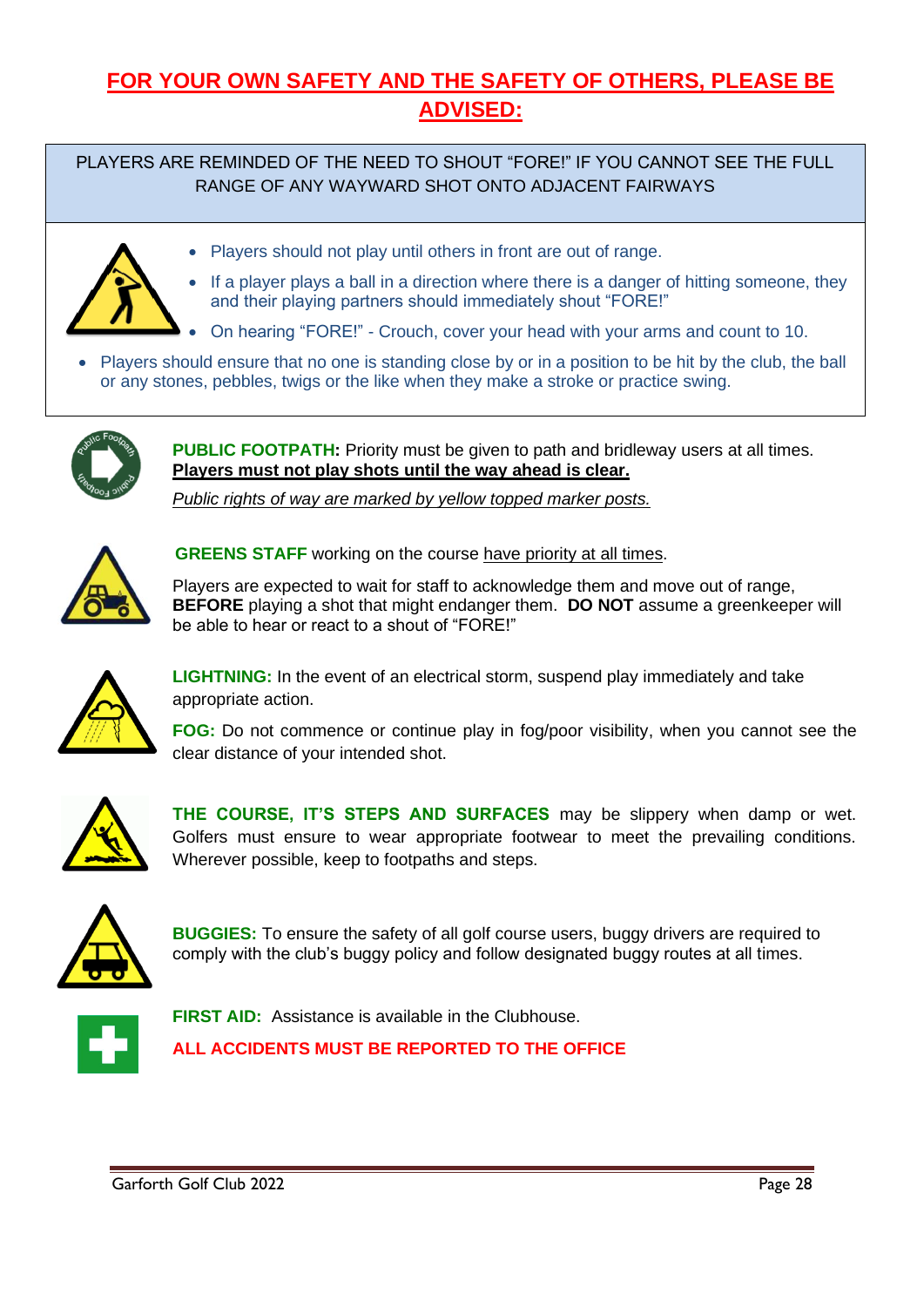**You are advised to carry a mobile phone to summon assistance in an emergency.**

#### **RING 999 FOR AN AMBULANCE POSTCODE: LS25 2DS**

**AMBULANCE ACCESS POINT: Main Car Park**

#### **Policies and Terms & Conditions**

Please find the Social Media Policy and Event booking terms and conditions below.

# **Members Social Media Policy**

Garforth Golf Club is committed to enhancing our communication with members and potential members through social media tools such as Facebook, Twitter, Instagram, YouTube,

This communication strategy has been developed with the view to increasing awareness of our brand, our Club services and facilities and to facilitate positive communication between ourselves and our members, potential members and the golf community.

We encourage members to follow our Social Media sites and share Club related content within their personal social networks. However, any official Club related content and posts must be administered only by the designated administrators of the Club or approved for submission by them or the designated contributors.

#### **ADMINISTRATORS**

**Main Administrator:** Managing Secretary **Other Administrators:** Marketing & Membership Chair, The Professional Team.

Members may like to, comment or express their personal thoughts on updates or posts on all Social Media sites but are asked to adhere to the following conditions of use:

When associating yourself with Garforth Golf Club's Social Media sites, you may not:

- *post photos that may compromise the professionalism and reputation of the Club;*
- *use hostile or defamatory language;*
- *disclose private or confidential information about the Club, it's members, guests, suppliers or employees;*
- *pass judgment on other golf clubs or associations.*

When associating yourself with Garforth Golf Club's Social Media sites, you are expected to:

- *contact an Administrator immediately if there is any information that may be perceived as defamatory or contentious to Garforth Golf Club. If in doubt, please contact an Administrator for advice:*
- *show respect to the online community and members as you would if they were in the same room as you:*
- *conduct yourself in a professional manner and respect the views and opinions of others.*

The Club maintains the right to monitor Club related member activity in social networks. Members are reminded of their responsibility to act appropriately and professionally at all times when using Social Media sites to discuss Club matters, and should consider carefully whether what you say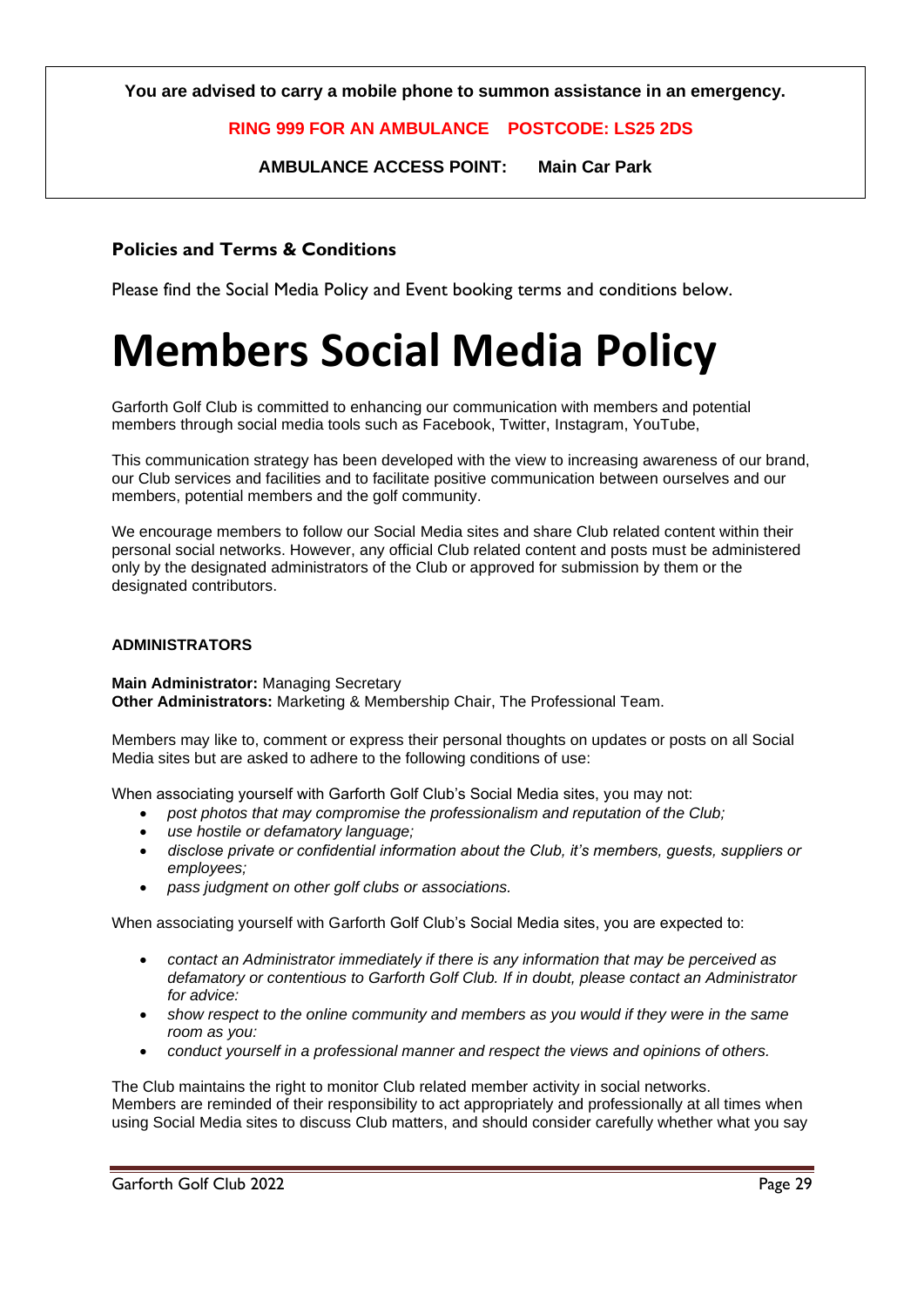is appropriate. Where members decide to use these sites, they must not display or knowingly allow to be displayed on Social Media any information which could be confidential to the club. The following guidelines are intended to help determine acceptable standards when you are on line using Social Media and other related sites.

Members must ensure that any entries made on Social networking sites such as Facebook, YouTube, Twitter, Instagram, LinkedIn or blogs etc., both personal and business related, are appropriate and do not damage the reputation of the Club, its members, customers, suppliers. Associates, freelancers or any employee. It should be remembered that any business or personal usage that brings the Club, its members customers, suppliers, associates, freelancers or any employee of the club into disrepute is totally unacceptable and will be dealt with under the Clubs Disciplinary Procedure.

You are responsible for what you post; never use the Clubs name to promote your own ideas.

You must not become involved in arguments or disagreements, in conversations or postings, relating to the Club, its members, customer, suppliers, associates, freelancers, or any employee. If a member discovers these they must report them to the Manager. If a member is approached with a negative complaint or an awkward question regarding anything detailed in this policy, they must report this immediately to the Manager.

At no time must a member make comments on social media about those individuals as detailed above which are unpleasant or inappropriate. Members must not also engage or be seen to endorse a group or comment made by another which is unacceptable, as detailed in this policy. It is of the upmost importance that we respect and value others and show professionalism and integrity at all times.

Any disputes a member feels he has with the Club, its members, customers, suppliers, associates, freelancers or employees, should be reported internally using the Clubs established procedures Failure to adhere to this policy may result in disciplinary action being taken in accordance with the Clubs disciplinary procedure.

#### **Board Members Responsibilities**

All Board members have a duty to implement this policy and take action if they become aware of any breach of this policy and should explain the club's policy on the use of social media and networking sites and take steps to promote awareness of this policy.

#### • **What to do if you believe you are being harassed, bullied or victimised via a social networking site**

If you are a member who believes that you are being harassed, bullied or victimised as a result of another member's post to an internet site, it is open to you to take the necessary action. Staff should contact the chairman of the Board or another Board member for support and guidance on the informal and formal action which can be taken.

#### • **Consequences of not following this policy**

Any member found to be in breach of the above may be subject to disciplinary action. If they are also found to be in breach of the Data Protection Act 1998 or other relevant legislation or copyright, it could lead to criminal proceedings and prosecution.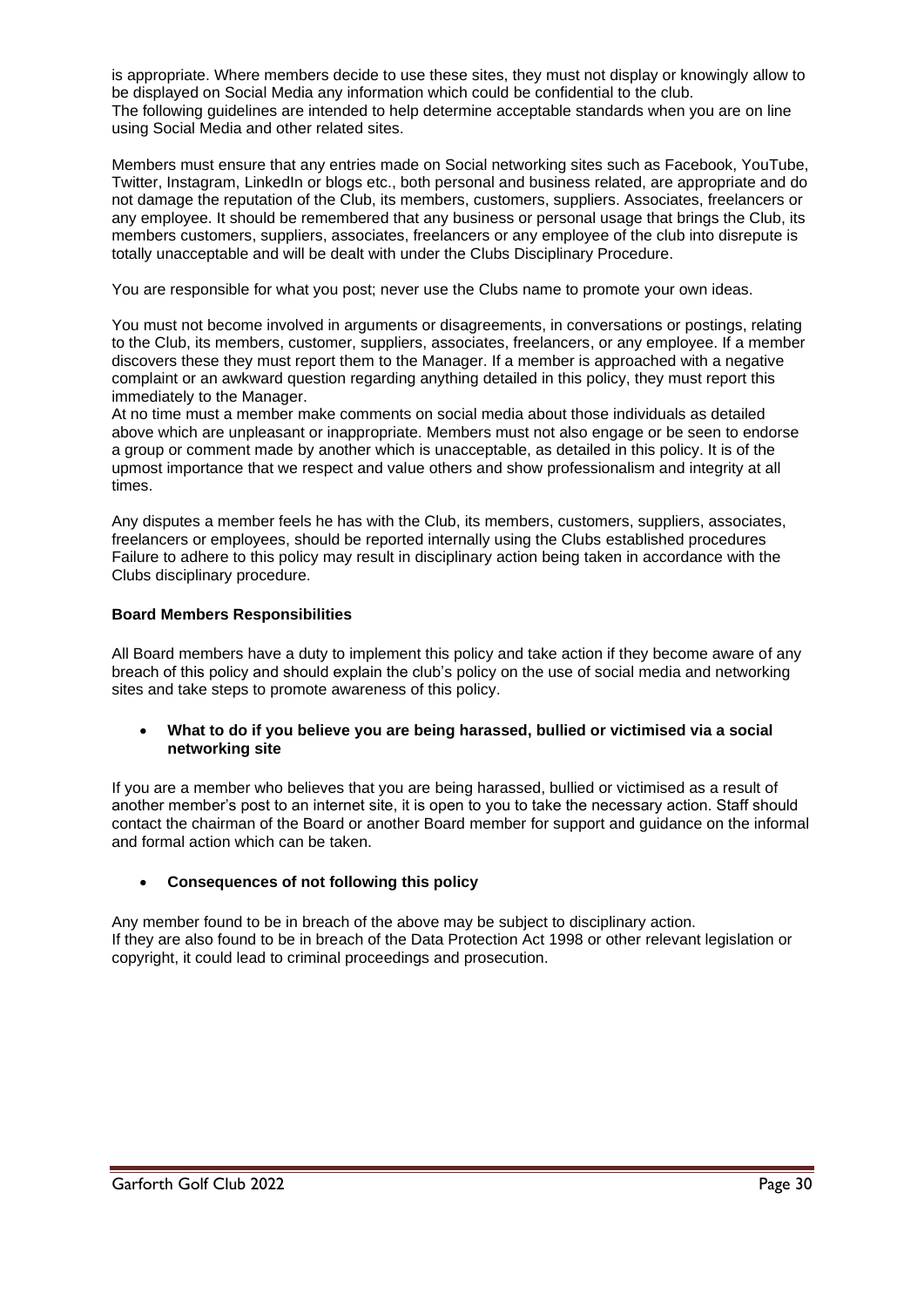# **GARFORTH GOLF CLUB LIMITED**

LONG LANE, GARFORTH, LEEDS LS25 2DS

VAT Reg. No. 169 3517 38 Co. Reg. No. 125784

# **TERMS & CONDITIONS**

The Board of Directors have agreed to the Clubhouse being made available to Members of the Public for certain types of Private Function **subject to the following Rules.**

The Board must point out, however, that this facility will be withdrawn without notice, if it becomes evident that those attending such a private function are not complying with the normal Rules and Regulations of the Club or if there is any evidence of unacceptable or unruly behaviour.

As noted in the Rules, as set out below, the Applicant concerned will be held solely responsible for the behaviour of his/her guests whilst they are in the Clubhouse and he/she must ensure that they are made aware of the standards expected prior to the event. The Member must also ensure, if children are in attendance at the function, that they are kept under proper supervision at all times.

#### **RULES FOR PRIVATE FUNCTIONS IN THE CLUBHOUSE**

- 1. A private function will be permitted for a member of the public at Garforth Golf Club and their invited guests only. A room hire charge of £150 is applicable to all public events.
- 2. A Member will be permitted to hire the Function Room complimentary for his or her personal use only. The member may also hire the Function room for their spouse/parents or children at a reduced room hire rate of £100. Members can not book on behalf of others
- 3. A private function will be permitted for a Wedding Anniversary ; Birthday celebrations ; Christenings; and Funeral Receptions
- 4. A private function will be permitted at the following times :- **Wedding Anniversary/Birthday Celebration:** On any evening subject to approval.

**Christenings:** Sundays only.

**Funeral Reception:** At any time during normal Clubhouse hours, subject to the agreement of the Managing Secretary and Bar Manager/Caterer.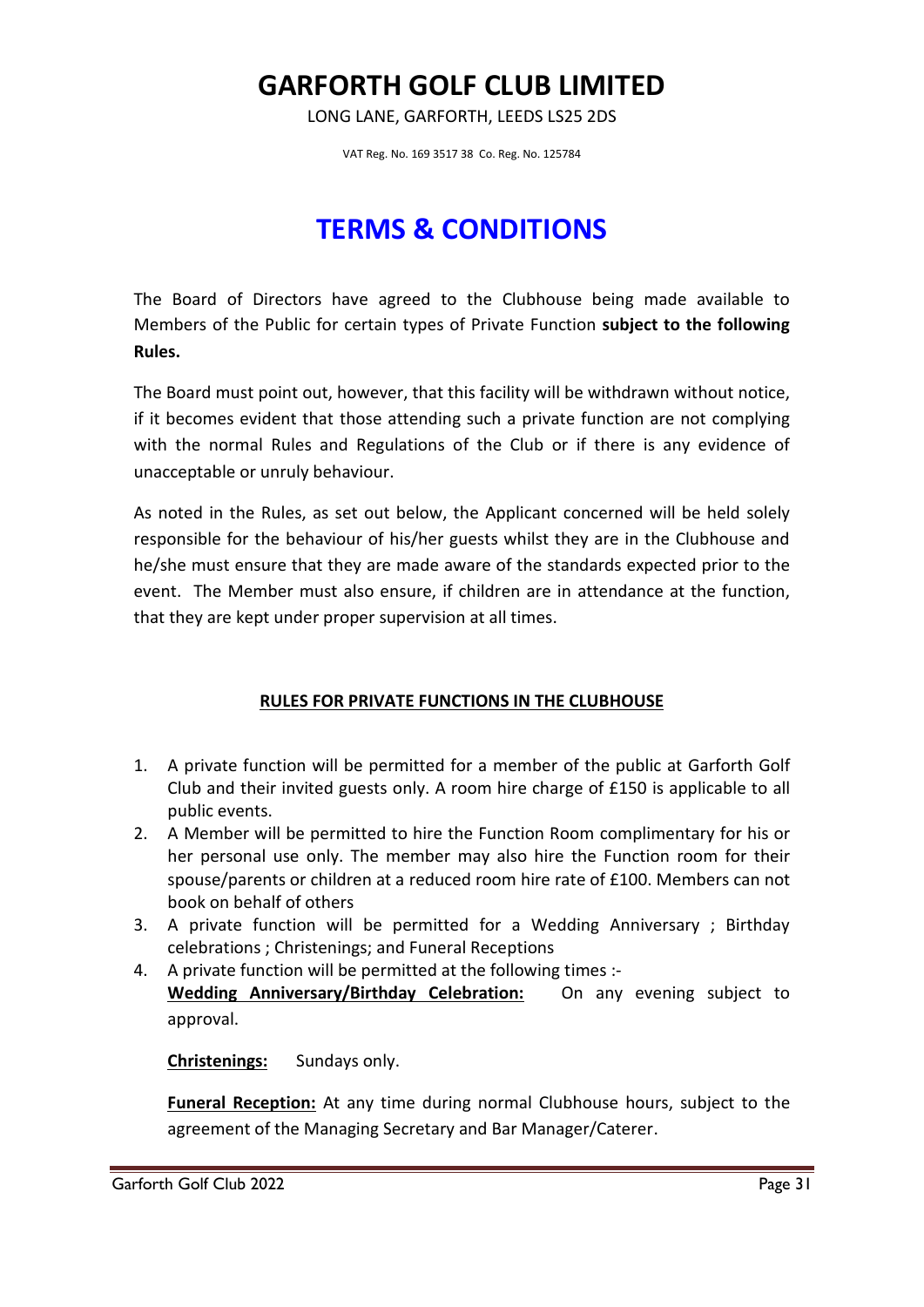- 5. **A Room Hire Charge is payable on confirmation of the booking.** This is a nonrefundable deposit unless extenuating circumstances prevail.
- 6. Catering for and dancing at a private function will be permitted in the Dining Room or Lounge Bar. The balcony and first floor toilets will be available for use by those attending. The  $19<sup>th</sup>$  bar area and snooker table is not available for use by non-members. The 19<sup>th</sup> bar area will not be available to guests of the Function, even if a member has hired the room. This area is to remain for member use only.
- 7. A private function will **not** be permitted if the Clubhouse is in use for a Golf Club function, Visiting Party and the like or if the Club Bar Manager/Caterer are unavailable for any reason.

# 8. **All drinks must be purchased from Garforth Golf Club and consumed on the premises**.

 **No drink is permitted to be brought into the Clubhouse**. **Please note** – drinks from the bar must be paid for in cash or on a credit/debit card at the time of purchase. There is a bar tab facility available to be agreed with the Managing Secretary prior to the function. Payment of which can be made by a debit card and the outstanding balance must be paid in full on the day of the function. **The responsibilty of payment in full remains with the person who booked the function**. Please note drinks from the bar must otherwise be paid for by **cash or card at the time of purchase**. Alchohol **will not** be served to anyone under the age of 18yrs. Garforth Golf Club adhere to the challenge 25 policy, where anyone who looks under the age of 25 will be asked for Identification/ proof of age.

- 9. All catering requirements should be discussed directly with the caterer with the exception of "special celebration "cakes. **The hirer's own or external caterers will not be permitted.** Please note it is recommeded that buffets stay out no longer than one hour, they will be cleared and disposed of after this time.Applicants are not permitted to remove food from the premises.
- 10. Dancing at a private function will only be permitted if the dance floor has been requested and has been laid for that purpose. If this facility is required the Managing Secretary will make the appropriate arrangements.
- 11. All private functions must end no later than **12:00 midnight** with the Clubhouse to be vacated by **12:15 a.m.** The bar would normally close at 11.30 p.m subject to the discretion of the bar manager.
- 12. Arrangements for a private function must be discussed, in the first instance, with the Managing Secretary who will confirm the availability of the Clubhouse and Bar Manager/Caterer for the required date. If the date is suitable and the proposed celebration complies with the above rules, **the reservation will be confirmed**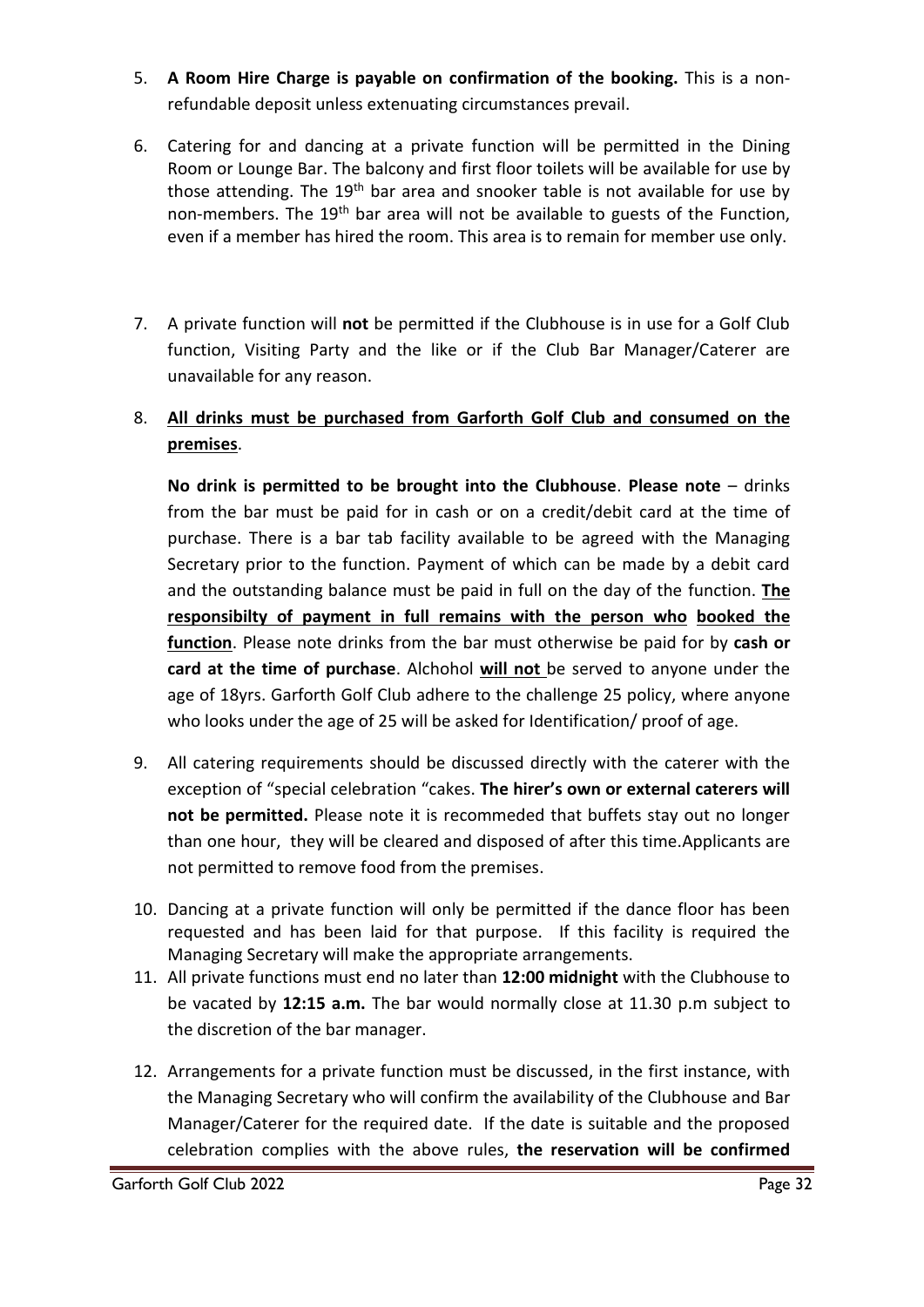**upon receipt of the non refundable room hire deposit and completed booking terms and conditions. In addition a £150 bond will be required in case of any damage to fixtures & fittings , this must be paid 4 weeks prior to the event and will be returned within 14 days after the function subject to inspection of the function room.**

- 13. The applicant concerned will be held **solely** responsible for the behaviour of his/her guests whilst they are in or about the Clubhouse premises and he/she must ensure that they are made aware of and comply with the Rules and Regulations of the Golf Club at all times. The Applicant must also ensure, if children are in attendance at the function, that they be kept under proper supervision at all times.
- 14. Smart Casual Dress is allowed in the Dining Room/lounge bar for agreed Private Functions. No hoodies, ripped jeans, trainers, baseball caps etc are permitted.
- 15. The electric stair lift is **only to be operated** by the bar staff. Please advise the Managing Secretary prior to your function how many of your party will need the use of this facility.
- 16. Decoration of the Dining Room/lounge bar is permitted subject to limitations. Prior arrangement with the Managing Secretary is required who will advise what is permitted. i.e No blu tac / cellotape on the wallpaper.
- 17. There is a no smoking policy throughout the Clubhouse. A designated smoking area is available on the balcony subject to the weather conditions and the discretion of the bar manager.
- 18. Any special requests to be discussed with the Managing Secretary at the time of booking.

# **By Order of the Board**